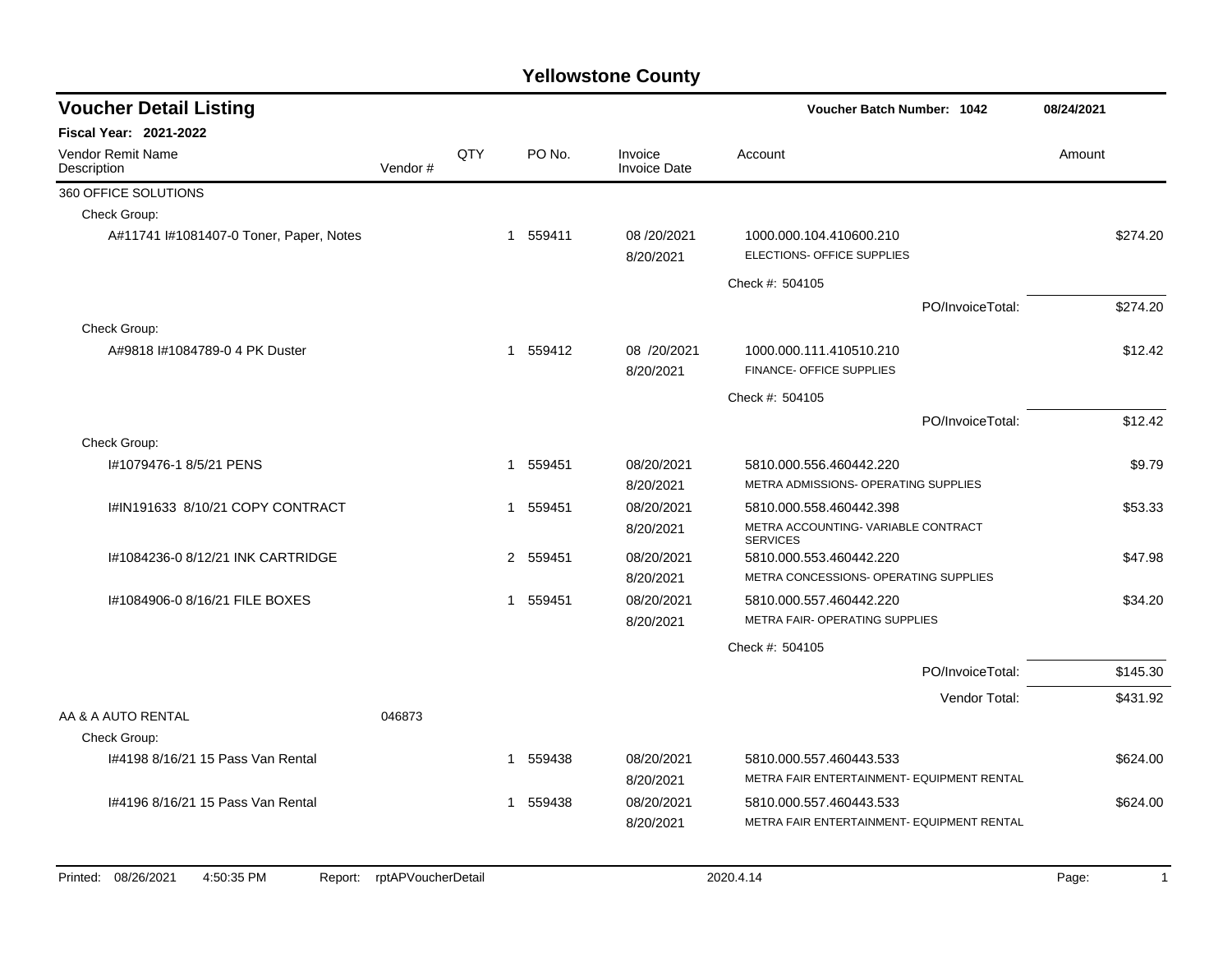| <b>Yellowstone County</b> |  |
|---------------------------|--|
|---------------------------|--|

| <b>Voucher Detail Listing</b>                |                    |     |                       |                                | <b>Voucher Batch Number: 1042</b>                                     | 08/24/2021              |
|----------------------------------------------|--------------------|-----|-----------------------|--------------------------------|-----------------------------------------------------------------------|-------------------------|
| Fiscal Year: 2021-2022                       |                    |     |                       |                                |                                                                       |                         |
| Vendor Remit Name<br>Description             | Vendor#            | QTY | PO No.                | Invoice<br><b>Invoice Date</b> | Account                                                               | Amount                  |
| I#4195 8/16/21 15 Pass Van Rental            |                    |     | 1 559438              | 08/20/2021<br>8/20/2021        | 5810.000.557.460443.533<br>METRA FAIR ENTERTAINMENT- EQUIPMENT RENTAL | \$624.00                |
|                                              |                    |     |                       |                                | Check #: 504106                                                       |                         |
|                                              |                    |     |                       |                                | PO/InvoiceTotal:                                                      | \$1,872.00              |
|                                              |                    |     |                       |                                | Vendor Total:                                                         | \$1,872.00              |
| ACE HARDWARE.<br>Check Group:                | 002250             |     |                       |                                |                                                                       |                         |
| I#216913/1 8/11/21 FAIR SCREWS, PAINT        |                    |     | 559420<br>1           | 08/20/2021<br>8/20/2021        | 5810.000.557.460442.220<br>METRA FAIR- OPERATING SUPPLIES             | \$99.16                 |
| I#216920/1 8/11/21 ELEC SUPPLIES             |                    |     | 1 559420              | 08/20/2021<br>8/20/2021        | 5810.000.557.460442.220<br>METRA FAIR- OPERATING SUPPLIES             | \$81.91                 |
| 1#217027/1 8/14/21 FAIR ANT KILLER           |                    |     | 1 559420              | 08/20/2021<br>8/20/2021        | 5810.000.557.460442.220<br>METRA FAIR- OPERATING SUPPLIES             | \$39.54                 |
| 1#217032/1 8/15/21 TRAFFIC SIGNAGE           |                    |     | 1 559420              | 08/20/2021<br>8/20/2021        | 5810.000.557.460442.220<br>METRA FAIR- OPERATING SUPPLIES             | \$161.77                |
| 1#217033/1 FAIR SIGNS MATERIAL               |                    |     | 1 559420              | 08/20/2021<br>8/20/2021        | 5810.000.557.460442.220<br>METRA FAIR- OPERATING SUPPLIES             | \$99.25                 |
| I#217038/1 8/15/21 AMR Tent Nail Stakes      |                    |     | 559420<br>$\mathbf 1$ | 08/20/2021<br>8/20/2021        | 5810.000.557.460442.220<br>METRA FAIR- OPERATING SUPPLIES             | \$25.94                 |
| I#217074/1 8/16/521 Phone cord/screwdriver   |                    |     | 559420<br>$\mathbf 1$ | 08/20/2021<br>8/20/2021        | 5810.000.552.460442.220<br>METRA FACILITIES- OPERATING SUPPLIES       | \$22.98                 |
|                                              |                    |     |                       |                                | Check #: 504107                                                       |                         |
|                                              |                    |     |                       |                                | PO/InvoiceTotal:                                                      | \$530.55                |
|                                              |                    |     |                       |                                | Vendor Total:                                                         | \$530.55                |
| AGGREGATE RESOURCES. INC<br>Check Group:     |                    |     |                       |                                |                                                                       |                         |
| 1#1781 8/5/2 Grandstands/Track Arena gravel  |                    |     | 1 559463              | 08/20/2021<br>8/20/2021        | 5811.000.552.460442.365<br>FACILITIES- GROUND MAINT                   | \$1,860.00              |
|                                              |                    |     |                       |                                | Check #: 504108                                                       |                         |
|                                              |                    |     |                       |                                | PO/InvoiceTotal:                                                      | \$1,860.00              |
| Printed: 08/26/2021<br>4:50:35 PM<br>Report: | rptAPVoucherDetail |     |                       |                                | 2020.4.14                                                             | $\overline{2}$<br>Page: |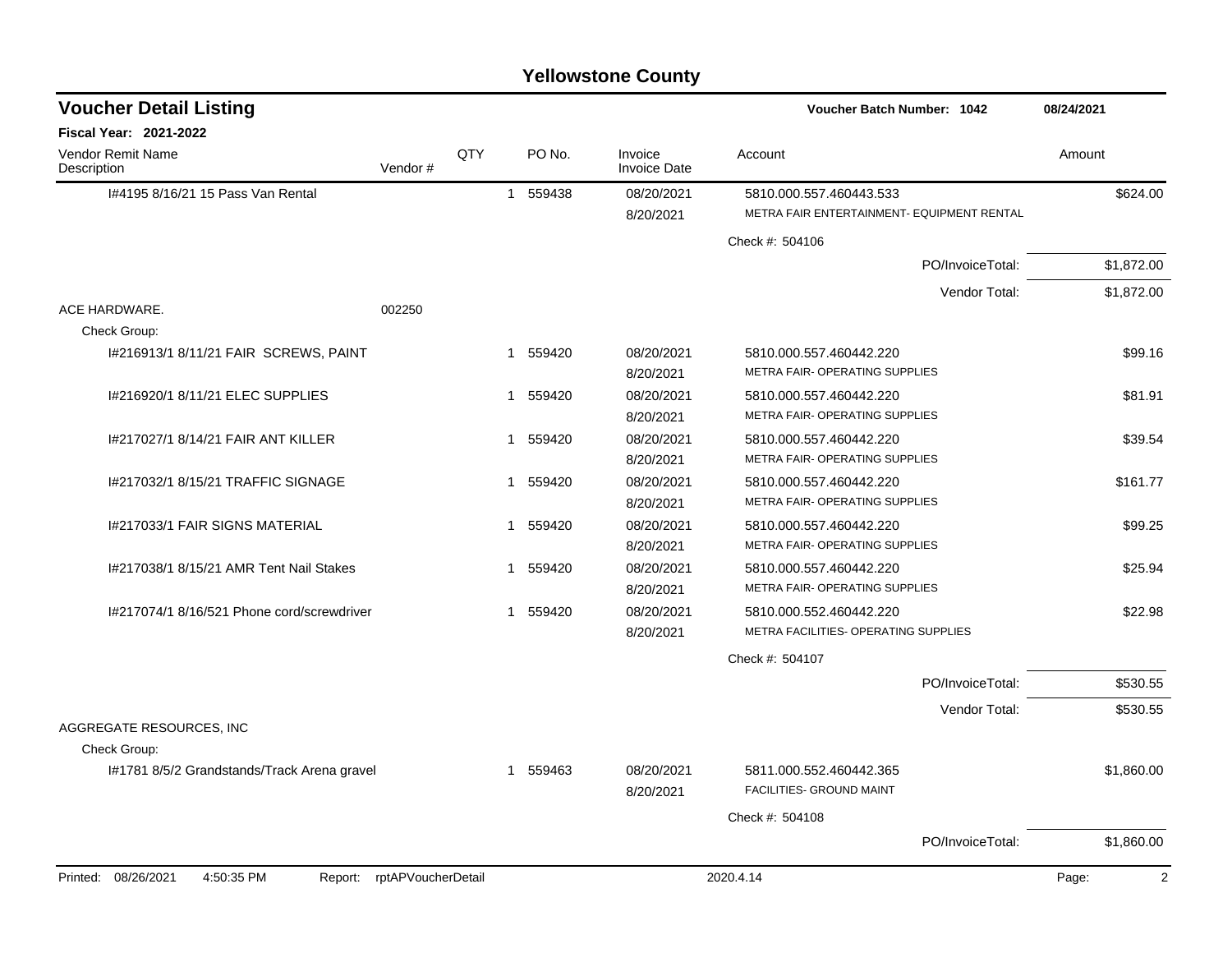| <b>Voucher Detail Listing</b>                      |                    |     |                        |                                | Voucher Batch Number: 1042                                    | 08/24/2021  |
|----------------------------------------------------|--------------------|-----|------------------------|--------------------------------|---------------------------------------------------------------|-------------|
| <b>Fiscal Year: 2021-2022</b>                      |                    |     |                        |                                |                                                               |             |
| <b>Vendor Remit Name</b><br>Description            | Vendor#            | QTY | PO No.                 | Invoice<br><b>Invoice Date</b> | Account                                                       | Amount      |
|                                                    |                    |     |                        |                                | Vendor Total:                                                 | \$1,860.00  |
| ALLIED CONTROL & MECHANICAL                        | 001070             |     |                        |                                |                                                               |             |
| Check Group:                                       |                    |     |                        | 08/20/2021                     |                                                               |             |
| I#5022 8/9/21 A/C REPAIR                           |                    |     | 1 559419               | 8/20/2021                      | 5811.000.552.460442.369<br>FACILITIES- BUILDING REPAIRS       | \$12,618.00 |
|                                                    |                    |     |                        |                                | Check #: 504109                                               |             |
|                                                    |                    |     |                        |                                | PO/InvoiceTotal:                                              | \$12,618.00 |
|                                                    |                    |     |                        |                                | Vendor Total:                                                 | \$12,618.00 |
| BILLINGS HOTEL & CONVENTION CENTER<br>Check Group: | 043130             |     |                        |                                |                                                               |             |
| I#0810-SH-bk0232510010 BOARD PARTY                 |                    |     | 559436<br>$\mathbf{1}$ | 08/20/2021                     | 5810.000.557.460442.256                                       | \$500.00    |
|                                                    |                    |     |                        | 8/20/2021                      | METRA FAIR- INTERNAL FOOD USE                                 |             |
|                                                    |                    |     |                        |                                | Check #: 504110                                               |             |
|                                                    |                    |     |                        |                                | PO/InvoiceTotal:                                              | \$500.00    |
|                                                    |                    |     |                        |                                | Vendor Total:                                                 | \$500.00    |
| <b>BOBCAT OF BIG SKY INC</b><br>Check Group:       |                    |     |                        |                                |                                                               |             |
| 1#83279 8/16/21 IDLER TENSION ASSMBLY              |                    |     | 1 559445               | 08/20/2021                     | 5810.000.552.460442.369                                       | \$583.01    |
|                                                    |                    |     |                        | 8/20/2021                      | METRA FACILITIES- BUILDING/EQUIP REPAIRS                      |             |
|                                                    |                    |     |                        |                                | Check #: 504111                                               |             |
|                                                    |                    |     |                        |                                | PO/InvoiceTotal:                                              | \$583.01    |
|                                                    |                    |     |                        |                                | Vendor Total:                                                 | \$583.01    |
| <b>BRENCE, MEGHAN</b>                              |                    |     |                        |                                |                                                               |             |
| Check Group:                                       |                    |     |                        |                                |                                                               |             |
| 2021 MT FAIR SWINE JUDGE                           |                    |     | 1 559467               | 08/20/2021<br>8/20/2021        | 5810.000.557.460442.743<br>METRA FAIR- JUDGES/SUPERINTENDANCE | \$300.00    |
|                                                    |                    |     |                        |                                | Check #: 504112                                               |             |
|                                                    |                    |     |                        |                                | PO/InvoiceTotal:                                              | \$300.00    |
|                                                    |                    |     |                        |                                | Vendor Total:                                                 | \$300.00    |
| <b>BUILDERS FIRSTSOURCE INC</b>                    |                    |     |                        |                                |                                                               |             |
| 4:50:35 PM<br>Printed:<br>08/26/2021<br>Report:    | rptAPVoucherDetail |     |                        |                                | 2020.4.14                                                     | Page:<br>3  |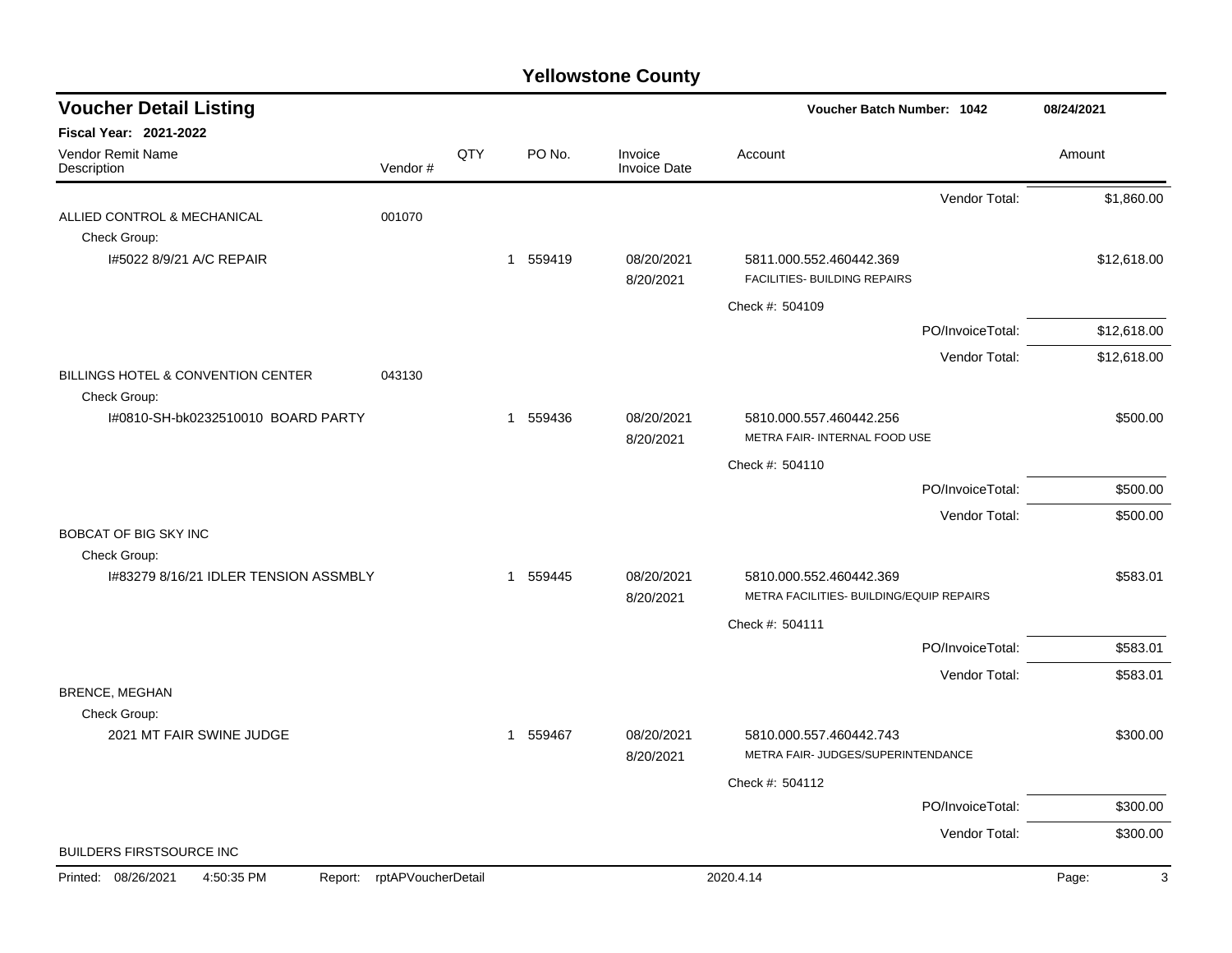| <b>Voucher Detail Listing</b>                                      |     |              |          |                                | <b>Voucher Batch Number: 1042</b>                            | 08/24/2021 |                |
|--------------------------------------------------------------------|-----|--------------|----------|--------------------------------|--------------------------------------------------------------|------------|----------------|
| <b>Fiscal Year: 2021-2022</b>                                      |     |              |          |                                |                                                              |            |                |
| Vendor Remit Name<br>Description<br>Vendor#                        | QTY |              | PO No.   | Invoice<br><b>Invoice Date</b> | Account                                                      | Amount     |                |
| Check Group:                                                       |     |              |          |                                |                                                              |            |                |
| I#83958551 8/17/21 RODEO Chutes Wood                               |     |              | 1 559462 | 08/20/2021<br>8/20/2021        | 5810.000.557.460442.220<br>METRA FAIR- OPERATING SUPPLIES    |            | \$195.45       |
|                                                                    |     |              |          |                                | Check #: 504113                                              |            |                |
|                                                                    |     |              |          |                                | PO/InvoiceTotal:                                             |            | \$195.45       |
|                                                                    |     |              |          |                                | Vendor Total:                                                |            | \$195.45       |
| <b>CAPITAL ONE</b>                                                 |     |              |          |                                |                                                              |            |                |
| Check Group:                                                       |     |              |          |                                |                                                              |            |                |
| 1#646363 SAMS CLUB INMATE CANDY 7/9/21                             |     |              | 1 559456 | 08/20/2021<br>8/20/2021        | 2300.000.136.420200.220<br>DETENTION- OPERATING SUPPLIES     |            | \$128.10       |
| 1#646363 SAMS CLUB INMATE CANDY 7/14/21                            |     |              | 1 559456 | 08/20/2021<br>8/20/2021        | 2300.000.136.420200.220<br>DETENTION- OPERATING SUPPLIES     |            | \$179.43       |
| 1#646363 SAMS CLUB FAN FOR BOOKING 7/14/21                         |     |              | 1 559456 | 08/20/2021<br>8/20/2021        | 2300.000.136.420200.220<br>DETENTION- OPERATING SUPPLIES     |            | \$22.98        |
| 1#646363 SAMS CLUB HDMI CABLE 7/22/21                              |     | $\mathbf{1}$ | 559456   | 08/20/2021<br>8/20/2021        | 2300.000.136.420200.345<br>DETENTION- TELEPHONE & TECHNOLOGY |            | \$12.88        |
| I#646363 SAMS CLUB INMATE CANDY 7/29/21                            |     | 1            | 559456   | 08/20/2021<br>8/20/2021        | 2300.000.136.420200.220<br>DETENTION- OPERATING SUPPLIES     |            | \$238.84       |
| I#646363 SAMS CLUB INMATE CANDY 8/6/21                             |     |              | 1 559456 | 08/20/2021<br>8/20/2021        | 2300.000.136.420200.220<br>DETENTION- OPERATING SUPPLIES     |            | \$126.10       |
|                                                                    |     |              |          |                                | Check #: 504114                                              |            |                |
|                                                                    |     |              |          |                                | PO/InvoiceTotal:                                             |            | \$708.33       |
|                                                                    |     |              |          |                                | Vendor Total:                                                |            | \$708.33       |
| CENTURYLINK.                                                       |     |              |          |                                |                                                              |            |                |
| Check Group:                                                       |     |              |          |                                |                                                              |            |                |
| A#89876701 l#238510904 8/8/21                                      |     |              | 1 559450 | 08/20/2021<br>8/20/2021        | 5810.000.552.460442.345<br>METRA FACILITIES- PHONE           |            | \$11.37        |
|                                                                    |     |              |          |                                | Check #: 504115                                              |            |                |
|                                                                    |     |              |          |                                | PO/InvoiceTotal:                                             |            | \$11.37        |
|                                                                    |     |              |          |                                | Vendor Total:                                                |            | \$11.37        |
| Printed: 08/26/2021<br>4:50:35 PM<br>rptAPVoucherDetail<br>Report: |     |              |          |                                | 2020.4.14                                                    | Page:      | $\overline{4}$ |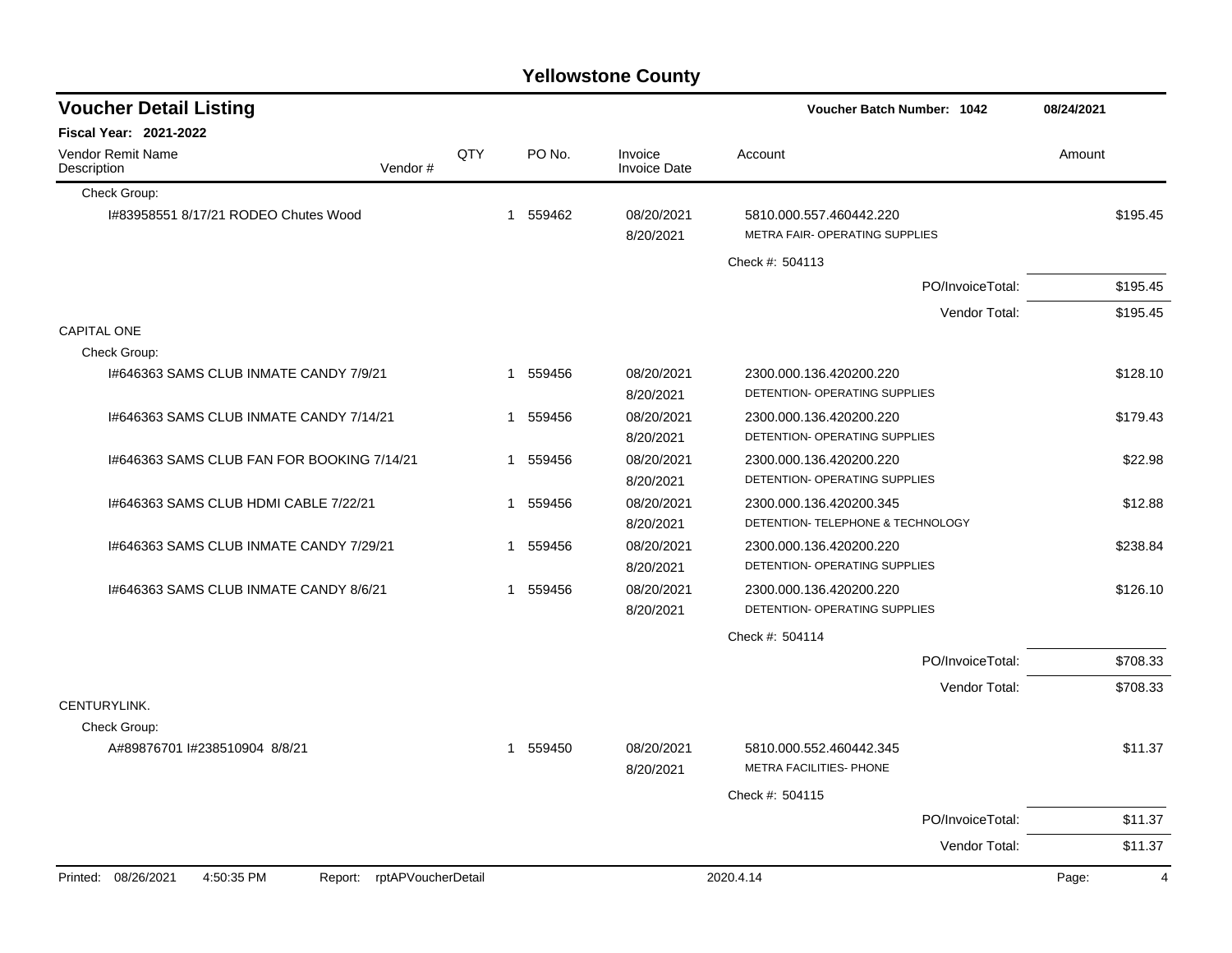| <b>Voucher Detail Listing</b>                    |          | Voucher Batch Number: 1042<br>08/24/2021 |                        |                                |                                      |                  |          |
|--------------------------------------------------|----------|------------------------------------------|------------------------|--------------------------------|--------------------------------------|------------------|----------|
| <b>Fiscal Year: 2021-2022</b>                    |          |                                          |                        |                                |                                      |                  |          |
| Vendor Remit Name<br>Description                 | Vendor # | QTY                                      | PO No.                 | Invoice<br><b>Invoice Date</b> | Account                              |                  | Amount   |
| CENTURYLINK                                      |          |                                          |                        |                                |                                      |                  |          |
| Check Group:                                     |          |                                          |                        |                                |                                      |                  |          |
| A#M4062458602732M 8/1/21                         |          |                                          | 1 559457               | 08/20/2021                     | 5810.000.552.460442.345              |                  | \$453.64 |
|                                                  |          |                                          |                        | 8/20/2021                      | METRA FACILITIES- PHONE              |                  |          |
| A#4062940296422B 8/1/21                          |          |                                          | 559457<br>$\mathbf{1}$ | 08/20/2021                     | 5810.000.552.460442.345              |                  | \$191.14 |
|                                                  |          |                                          |                        | 8/20/2021                      | METRA FACILITIES- PHONE              |                  |          |
| A#4062566815417B 8/1/21                          |          |                                          | 559457<br>$\mathbf 1$  | 08/20/2021                     | 5810.000.552.460442.345              |                  | \$55.53  |
|                                                  |          |                                          |                        | 8/20/2021                      | METRA FACILITIES- PHONE              |                  |          |
|                                                  |          |                                          |                        |                                | Check #: 504116                      |                  |          |
|                                                  |          |                                          |                        |                                |                                      | PO/InvoiceTotal: | \$700.31 |
|                                                  |          |                                          |                        |                                |                                      | Vendor Total:    | \$700.31 |
| <b>CREATIVE MONOGRAMS</b>                        | 010034   |                                          |                        |                                |                                      |                  |          |
| Check Group:                                     |          |                                          |                        |                                |                                      |                  |          |
| I#87594 8/17/21 SHIRTS - SK                      |          |                                          | 1 559431               | 08/20/2021                     | 5810.000.558.460442.220              |                  | \$46.50  |
|                                                  |          |                                          |                        | 8/20/2021                      | METRA ACCOUNTING- OPERATING SUPPLIES |                  |          |
|                                                  |          |                                          |                        |                                | Check #: 504117                      |                  |          |
|                                                  |          |                                          |                        |                                |                                      | PO/InvoiceTotal: | \$46.50  |
|                                                  |          |                                          |                        |                                |                                      | Vendor Total:    | \$46.50  |
| <b>CRESCENT ELECTRIC SUPPLY</b>                  | 002456   |                                          |                        |                                |                                      |                  |          |
| Check Group:                                     |          |                                          |                        |                                |                                      |                  |          |
| I#S509417710.001 8/11/21 Elect Cord parts        |          |                                          | 559415<br>-1           | 08/20/2021                     | 5810.000.557.460442.220              |                  | \$32.09  |
|                                                  |          |                                          |                        | 8/20/2021                      | METRA FAIR- OPERATING SUPPLIES       |                  |          |
| I#S509417710.001 8/11/21 Vendors Elec cord parts |          |                                          | 1 559415               | 08/20/2021                     | 5810.000.557.460442.220              |                  | \$131.55 |
|                                                  |          |                                          |                        | 8/20/2021                      | METRA FAIR- OPERATING SUPPLIES       |                  |          |
|                                                  |          |                                          |                        |                                | Check #: 504118                      |                  |          |
|                                                  |          |                                          |                        |                                |                                      | PO/InvoiceTotal: | \$163.64 |
|                                                  |          |                                          |                        |                                |                                      | Vendor Total:    | \$163.64 |
| D & D TRANSPORT REFRIGERATION SERVICE            | 022448   |                                          |                        |                                |                                      |                  |          |
| Check Group:                                     |          |                                          |                        |                                |                                      |                  |          |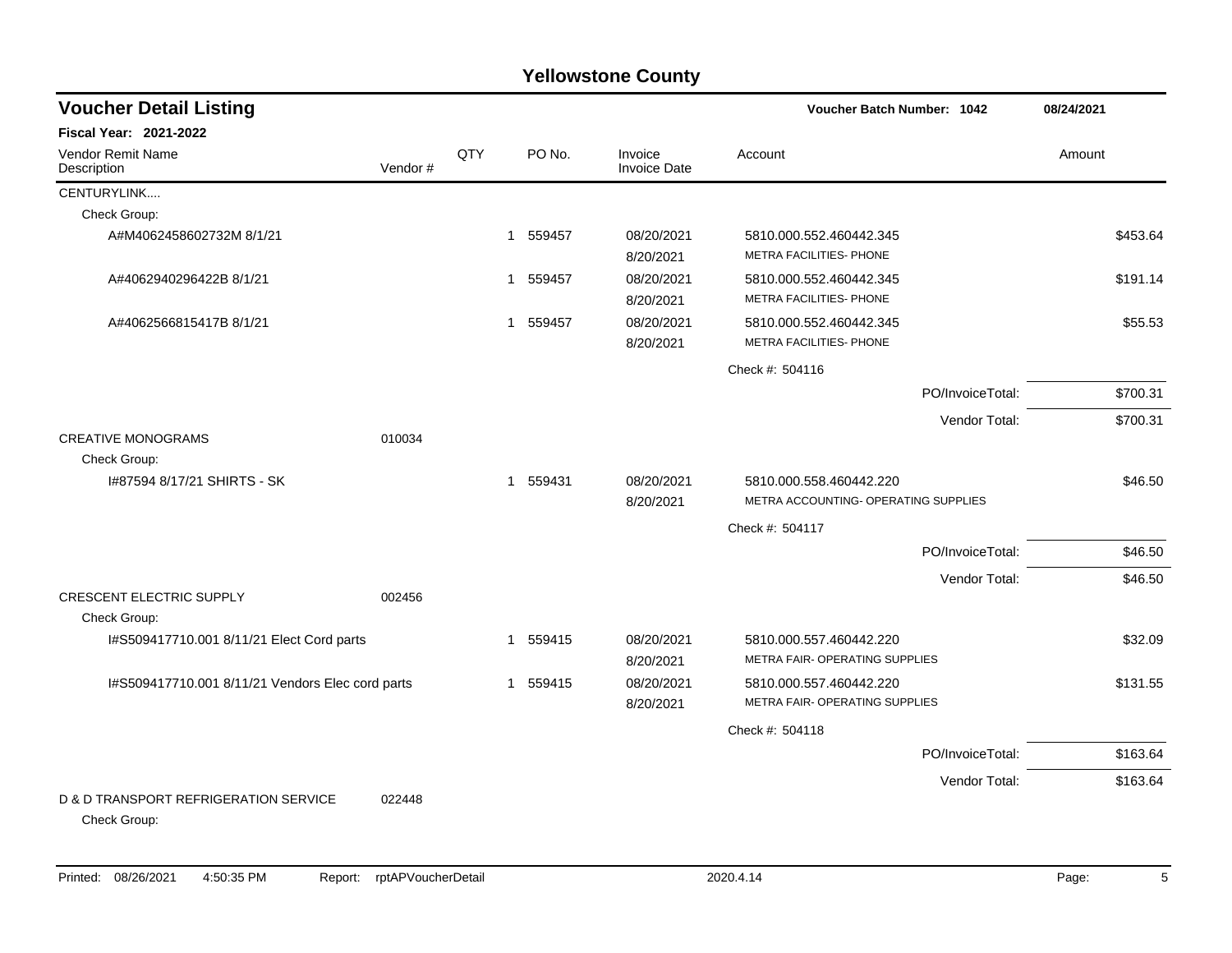| <b>Voucher Detail Listing</b>                          |                               |     |          |                                | <b>Voucher Batch Number: 1042</b>                                | 08/24/2021  |
|--------------------------------------------------------|-------------------------------|-----|----------|--------------------------------|------------------------------------------------------------------|-------------|
| <b>Fiscal Year: 2021-2022</b>                          |                               |     |          |                                |                                                                  |             |
| Vendor Remit Name<br>Description                       | Vendor#                       | QTY | PO No.   | Invoice<br><b>Invoice Date</b> | Account                                                          | Amount      |
| I#S78953 8/11-21/21 Golf Carts Rental                  |                               |     | 1 559433 | 08/20/2021<br>8/20/2021        | 5810.000.557.460442.533<br>METRA FAIR- EQUIPMENT RENTAL          | \$12,324.00 |
|                                                        |                               |     |          |                                | Check #: 504119                                                  |             |
|                                                        |                               |     |          |                                | PO/InvoiceTotal:                                                 | \$12,324.00 |
|                                                        |                               |     |          |                                | Vendor Total:                                                    | \$12,324.00 |
| <b>DIS Technologies</b><br>Check Group:                | 004200                        |     |          |                                |                                                                  |             |
| I#8147 - Paper Vision Software Renewal 9/3/21 - 9/2/22 |                               |     | 1 559425 | 08/20/2021<br>8/20/2021        | 2393.000.102.410950.368<br>RECORDS PRES- SOFTWARE/HARDWARE MAINT | \$400.00    |
|                                                        |                               |     |          |                                | Check #: 504120                                                  |             |
|                                                        |                               |     |          |                                | PO/InvoiceTotal:                                                 | \$400.00    |
|                                                        |                               |     |          |                                | Vendor Total:                                                    | \$400.00    |
| <b>ECONOPRINT</b><br>Check Group:                      |                               |     |          |                                |                                                                  |             |
| 1#309316 8/10/21 CONC REPORTS/CASH DRAWER              |                               |     | 1 559454 | 08/20/2021<br>8/20/2021        | 5810.000.557.460442.220<br>METRA FAIR- OPERATING SUPPLIES        | \$360.93    |
| I#309429 8/12/21 TICKET/TIME CLOCK SIGNS               |                               |     | 1 559454 | 08/20/2021<br>8/20/2021        | 5810.000.557.460442.220<br>METRA FAIR- OPERATING SUPPLIES        | \$228.93    |
| 1#309501 8/13/21 HORSE/PET SIGNS                       |                               |     | 1 559454 | 08/20/2021<br>8/20/2021        | 5810.000.557.460442.220<br>METRA FAIR- OPERATING SUPPLIES        | \$1,012.93  |
|                                                        |                               |     |          |                                | Check #: 504121                                                  |             |
|                                                        |                               |     |          |                                | PO/InvoiceTotal:                                                 | \$1,602.79  |
|                                                        |                               |     |          |                                | Vendor Total:                                                    | \$1,602.79  |
| EDGE CONSTRUCTION SUPPLY.                              |                               |     |          |                                |                                                                  |             |
| Check Group:                                           |                               |     |          |                                |                                                                  |             |
| I#B30453 8/10/21 EXTENSION CORDS                       |                               |     | 1 559447 | 08/20/2021<br>8/20/2021        | 5810.000.557.460442.220<br>METRA FAIR- OPERATING SUPPLIES        | \$244.95    |
|                                                        |                               |     |          |                                | Check #: 504122                                                  |             |
|                                                        |                               |     |          |                                | PO/InvoiceTotal:                                                 | \$244.95    |
|                                                        |                               |     |          |                                | Vendor Total:                                                    | \$244.95    |
| Printed: 08/26/2021<br>4:50:35 PM                      | rptAPVoucherDetail<br>Report: |     |          |                                | 2020.4.14                                                        | Page:<br>6  |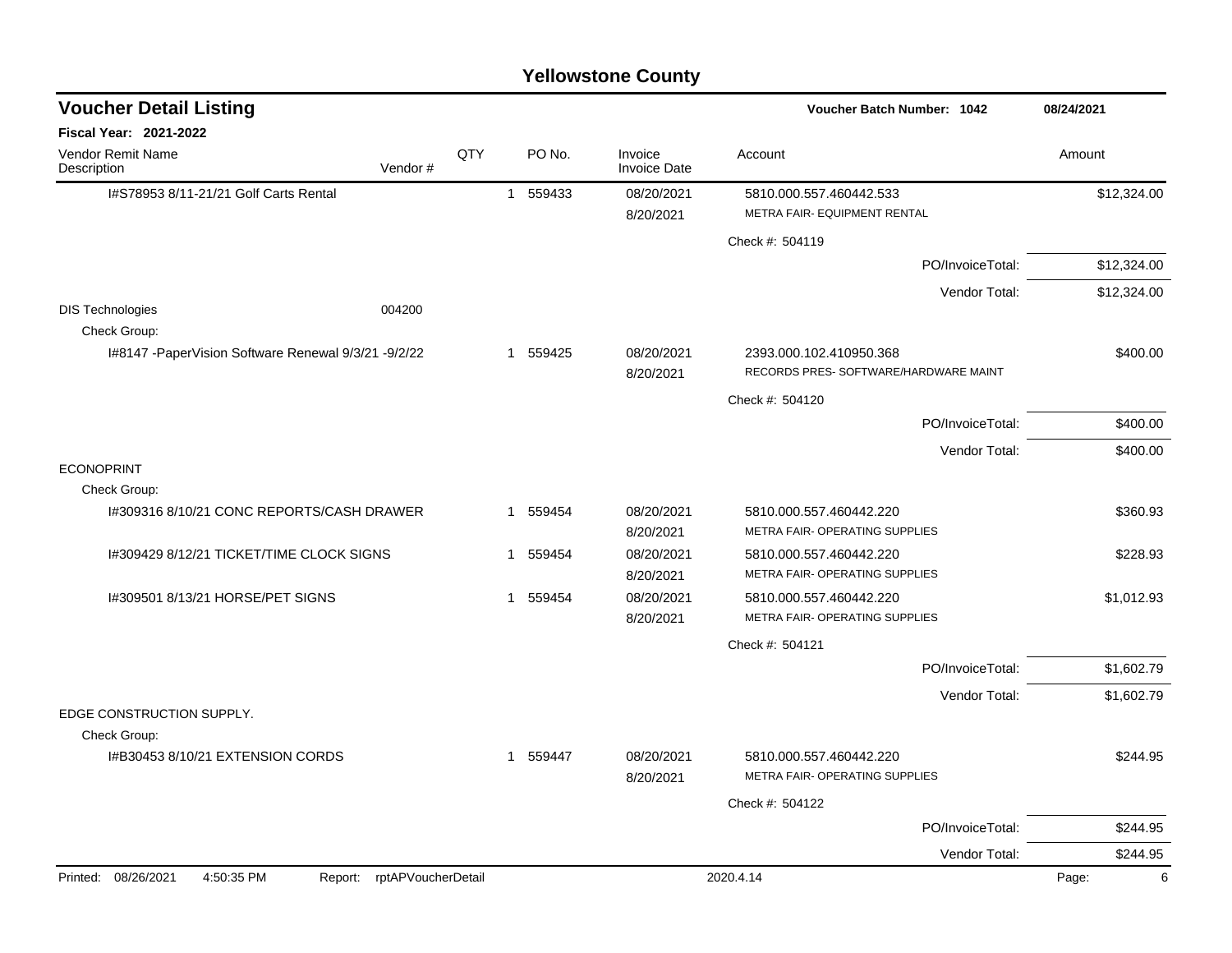| <b>Voucher Detail Listing</b>                                 |                    |     |          |                                | Voucher Batch Number: 1042                                      |                  | 08/24/2021              |  |
|---------------------------------------------------------------|--------------------|-----|----------|--------------------------------|-----------------------------------------------------------------|------------------|-------------------------|--|
| <b>Fiscal Year: 2021-2022</b>                                 |                    |     |          |                                |                                                                 |                  |                         |  |
| <b>Vendor Remit Name</b><br>Description                       | Vendor#            | QTY | PO No.   | Invoice<br><b>Invoice Date</b> | Account                                                         |                  | Amount                  |  |
| ELECTION SYSTEMS & SOFTWARE INC                               | 040468             |     |          |                                |                                                                 |                  |                         |  |
| Check Group:                                                  |                    |     |          |                                |                                                                 |                  |                         |  |
| I#CD2004064 ExpressVote & ElectionWare<br>License/Maintenance |                    |     | 1 559409 | 08/20/2021                     | 1000.000.104.410600.368                                         |                  | \$8,387.50              |  |
|                                                               |                    |     |          | 8/20/2021                      | ELECTIONS- SOFTWARE/HARDWARE MAINT                              |                  |                         |  |
| I#CD2004784 DS850 Maintenance/License                         |                    |     | 1 559409 | 08/20/2021<br>8/20/2021        | 1000.000.104.410600.368<br>ELECTIONS- SOFTWARE/HARDWARE MAINT   |                  | \$16,710.00             |  |
|                                                               |                    |     |          |                                | Check #: 504123                                                 |                  |                         |  |
|                                                               |                    |     |          |                                |                                                                 | PO/InvoiceTotal: | \$25,097.50             |  |
| <b>GENERAL DISTRIBUTING CO</b>                                | 045250             |     |          |                                |                                                                 | Vendor Total:    | \$25,097.50             |  |
| Check Group:                                                  |                    |     |          |                                |                                                                 |                  |                         |  |
| 1#1026155 8/10/21 WELDING SUPPLIES                            |                    |     | 1 559437 | 08/20/2021<br>8/20/2021        | 5810.000.552.460442.220<br>METRA FACILITIES- OPERATING SUPPLIES |                  | \$148.11                |  |
|                                                               |                    |     |          |                                | Check #: 504124                                                 |                  |                         |  |
|                                                               |                    |     |          |                                |                                                                 | PO/InvoiceTotal: | \$148.11                |  |
|                                                               |                    |     |          |                                |                                                                 | Vendor Total:    | \$148.11                |  |
| GLADSTONE, INC.                                               |                    |     |          |                                |                                                                 |                  |                         |  |
| Check Group:                                                  |                    |     |          |                                |                                                                 |                  |                         |  |
| I#14523 8/16/21 ENTRY SYSTEM ONLINE FEES                      |                    |     | 1 559448 | 08/20/2021<br>8/20/2021        | 5810.000.557.460442.220<br>METRA FAIR- OPERATING SUPPLIES       |                  | \$1,152.00              |  |
|                                                               |                    |     |          |                                | Check #: 504125                                                 |                  |                         |  |
|                                                               |                    |     |          |                                |                                                                 | PO/InvoiceTotal: | \$1,152.00              |  |
|                                                               |                    |     |          |                                |                                                                 | Vendor Total:    | \$1,152.00              |  |
| <b>GRAYBAR ELECTRIC</b>                                       | 003190             |     |          |                                |                                                                 |                  |                         |  |
| Check Group:                                                  |                    |     |          |                                |                                                                 |                  |                         |  |
| I#9322810011 8/9/21 CAT 5 CABLE                               |                    |     | 1 559414 | 08/20/2021<br>8/20/2021        | 5810.000.557.460442.220<br>METRA FAIR- OPERATING SUPPLIES       |                  | \$124.85                |  |
|                                                               |                    |     |          |                                | Check #: 504126                                                 |                  |                         |  |
|                                                               |                    |     |          |                                |                                                                 | PO/InvoiceTotal: | \$124.85                |  |
| Printed: 08/26/2021<br>4:50:35 PM<br>Report:                  | rptAPVoucherDetail |     |          |                                | 2020.4.14                                                       |                  | $\overline{7}$<br>Page: |  |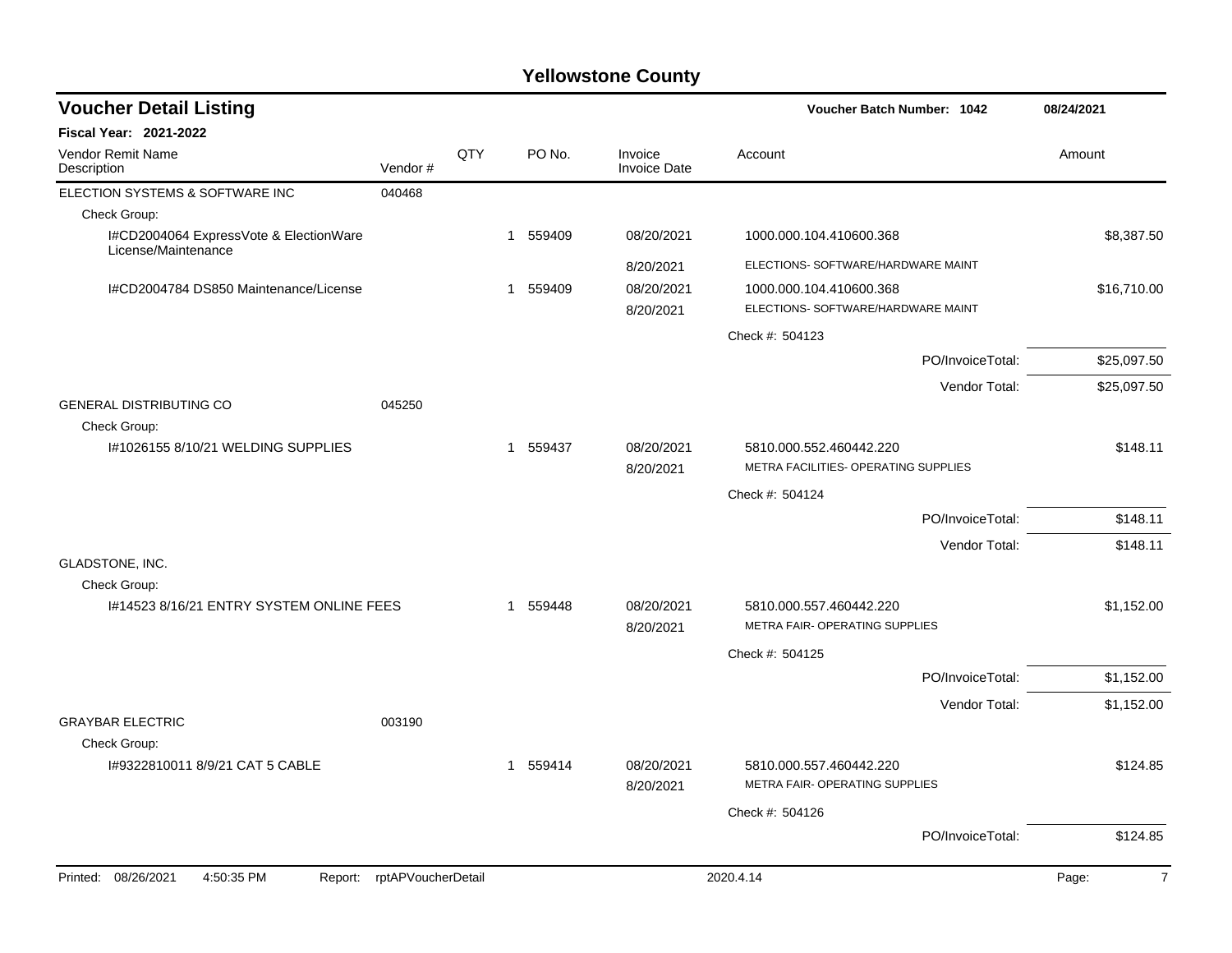| <b>Voucher Detail Listing</b>                             |                    |     |          |                                | Voucher Batch Number: 1042                                       | 08/24/2021 |
|-----------------------------------------------------------|--------------------|-----|----------|--------------------------------|------------------------------------------------------------------|------------|
| <b>Fiscal Year: 2021-2022</b>                             |                    |     |          |                                |                                                                  |            |
| <b>Vendor Remit Name</b><br>Description                   | Vendor#            | QTY | PO No.   | Invoice<br><b>Invoice Date</b> | Account                                                          | Amount     |
|                                                           |                    |     |          |                                | Vendor Total:                                                    | \$124.85   |
| HUNTLEY PROJECT GARDEN CL                                 | 020511             |     |          |                                |                                                                  |            |
| Check Group:<br>8/16/21 Pond Plants/maintan 2 flower beds |                    |     | 1 559432 | 08/20/2021<br>8/20/2021        | 5810.000.552.460442.365<br>METRA FACILITIES- GROUND MAINT        | \$400.00   |
|                                                           |                    |     |          |                                | Check #: 504127                                                  |            |
|                                                           |                    |     |          |                                | PO/InvoiceTotal:                                                 | \$400.00   |
|                                                           |                    |     |          |                                | Vendor Total:                                                    | \$400.00   |
| <b>INDEPENDENT LOCK CO</b><br>Check Group:                | 003553             |     |          |                                |                                                                  |            |
| I#37174 8/17/21 ACCOUNTING SAFE                           |                    |     | 1 559422 | 08/20/2021                     | 5811.000.558.460442.940                                          | \$2,500.00 |
|                                                           |                    |     |          | 8/20/2021                      | ACCOUNTING- CAPITAL OUTLAY/ EQUIPMENT                            |            |
|                                                           |                    |     |          |                                | Check #: 504128                                                  |            |
|                                                           |                    |     |          |                                | PO/InvoiceTotal:                                                 | \$2,500.00 |
| JORDAN, SUSAN                                             |                    |     |          |                                | Vendor Total:                                                    | \$2,500.00 |
| Check Group:                                              |                    |     |          |                                |                                                                  |            |
| 6/25-7/30/21 MAINT ZIMMERMAN PK                           |                    |     | 1 559461 | 08/20/2021                     | 2210.000.405.460430.399                                          | \$425.00   |
|                                                           |                    |     |          | 8/20/2021                      | PARKS- OTHER CONTRACT SERVICES                                   |            |
|                                                           |                    |     |          |                                | Check #: 504129                                                  |            |
|                                                           |                    |     |          |                                | PO/InvoiceTotal:                                                 | \$425.00   |
| KAAS, SUSAN                                               |                    |     |          |                                | Vendor Total:                                                    | \$425.00   |
| Check Group:                                              |                    |     |          |                                |                                                                  |            |
| O#0431410 8/9/21 Kitchen pest repellers                   |                    |     | 1 559468 | 08/20/2021<br>8/20/2021        | 5810.000.553.460442.220<br>METRA CONCESSIONS- OPERATING SUPPLIES | \$51.98    |
|                                                           |                    |     |          |                                | Check #: 504130                                                  |            |
|                                                           |                    |     |          |                                | PO/InvoiceTotal:                                                 | \$51.98    |
|                                                           |                    |     |          |                                | Vendor Total:                                                    | \$51.98    |
| <b>KB COMMERCIAL PRODUCTS</b>                             | 003787             |     |          |                                |                                                                  |            |
| Printed: 08/26/2021<br>4:50:35 PM<br>Report:              | rptAPVoucherDetail |     |          |                                | 2020.4.14                                                        | Page:<br>8 |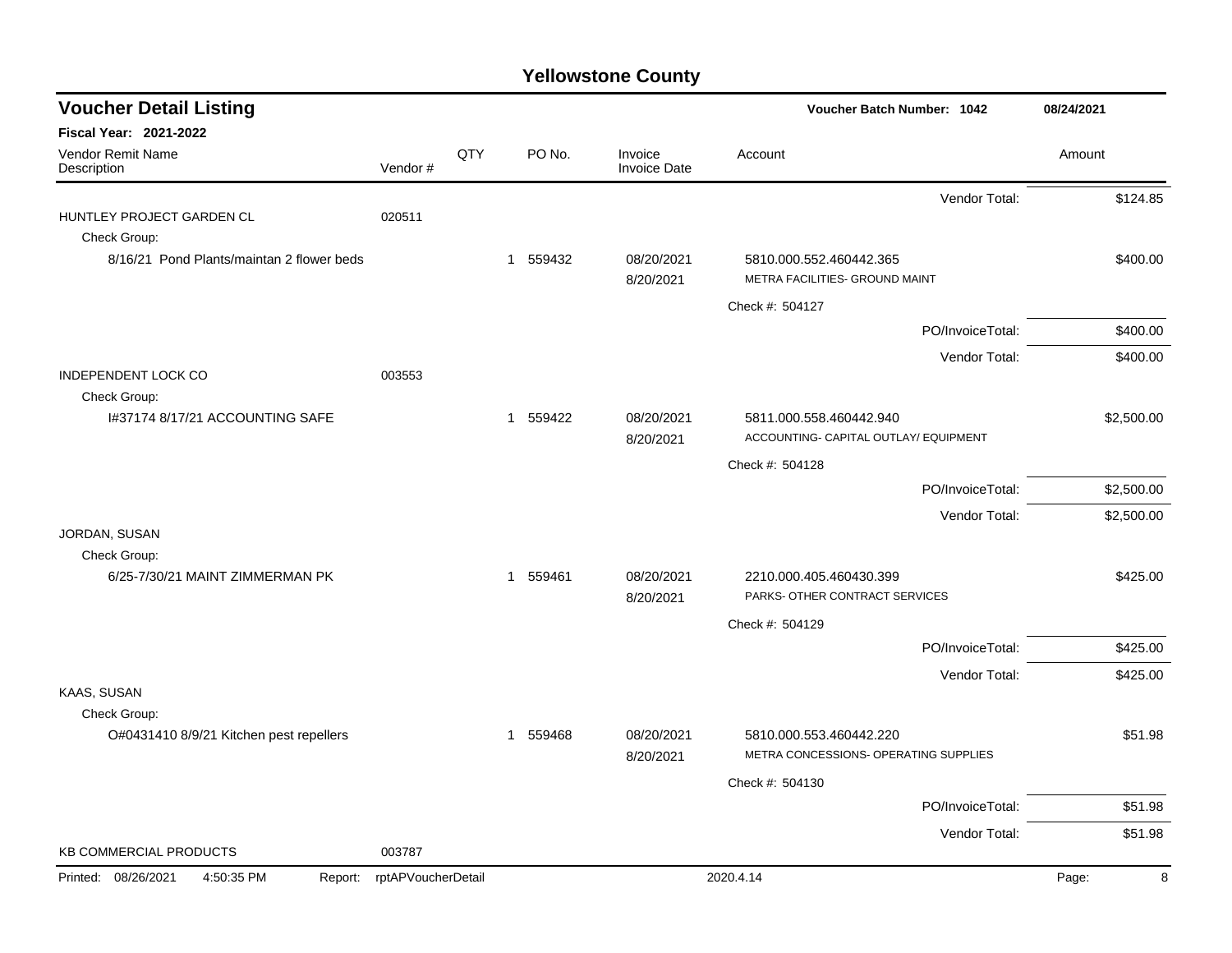| <b>Voucher Detail Listing</b>                    |                    |     |          |                                | Voucher Batch Number: 1042                                          |                  | 08/24/2021 |
|--------------------------------------------------|--------------------|-----|----------|--------------------------------|---------------------------------------------------------------------|------------------|------------|
| <b>Fiscal Year: 2021-2022</b>                    |                    |     |          |                                |                                                                     |                  |            |
| Vendor Remit Name<br>Description                 | Vendor#            | QTY | PO No.   | Invoice<br><b>Invoice Date</b> | Account                                                             |                  | Amount     |
| Check Group:                                     |                    |     |          |                                |                                                                     |                  |            |
| I#469836-1 8/13/21 Liners, soap, Gojo cleaner    |                    |     | 1 559423 | 08/20/2021<br>8/20/2021        | 5810.000.557.460442.224<br>METRA FAIR- JANITORIAL SUPPLIES          |                  | \$2,958.17 |
|                                                  |                    |     |          |                                | Check #: 504131                                                     |                  |            |
|                                                  |                    |     |          |                                |                                                                     | PO/InvoiceTotal: | \$2,958.17 |
|                                                  |                    |     |          |                                |                                                                     | Vendor Total:    | \$2,958.17 |
| LP ANDERSON TIRE                                 | 003905             |     |          |                                |                                                                     |                  |            |
| Check Group:<br>1#1949961 8/16/21 ATV EQUIP SRVC |                    |     | 1 559424 | 08/20/2021<br>8/20/2021        | 5810.000.552.460442.369<br>METRA FACILITIES- BUILDING/EQUIP REPAIRS |                  | \$257.90   |
|                                                  |                    |     |          |                                | Check #: 504132                                                     |                  |            |
|                                                  |                    |     |          |                                |                                                                     | PO/InvoiceTotal: | \$257.90   |
|                                                  |                    |     |          |                                |                                                                     | Vendor Total:    | \$257.90   |
| MAIN STREET STORAGE                              | 040850             |     |          |                                |                                                                     |                  |            |
| Check Group:                                     |                    |     |          |                                |                                                                     |                  |            |
| I#8896 Unit 65 rental                            |                    |     | 1 559408 | 08/20/2021<br>8/20/2021        | 1000.000.104.410600.530<br>ELECTIONS- RENT/LEASE                    |                  | \$1,020.00 |
| I#8897 Unit 66 rental                            |                    |     | 1 559408 | 08/20/2021<br>8/20/2021        | 1000.000.104.410600.530<br>ELECTIONS- RENT/LEASE                    |                  | \$1,020.00 |
|                                                  |                    |     |          |                                | Check #: 504133                                                     |                  |            |
|                                                  |                    |     |          |                                |                                                                     | PO/InvoiceTotal: | \$2,040.00 |
|                                                  |                    |     |          |                                |                                                                     | Vendor Total:    | \$2,040.00 |
| MONTANA DAKOTA UTILITIES                         | 040762             |     |          |                                |                                                                     |                  |            |
| Check Group:                                     |                    |     |          |                                |                                                                     |                  |            |
| A#64351982943 8/5/21 Metra Arena                 |                    |     | 1 559440 | 08/20/2021<br>8/20/2021        | 5810.000.552.460442.344<br>METRA FACILITIES- GAS                    |                  | \$418.15   |
|                                                  |                    |     |          |                                | Check #: 504134                                                     |                  |            |
|                                                  |                    |     |          |                                |                                                                     | PO/InvoiceTotal: | \$418.15   |
|                                                  |                    |     |          |                                |                                                                     | Vendor Total:    | \$418.15   |
| MOTOROLA SOLUTIONS INC                           |                    |     |          |                                |                                                                     |                  |            |
| 4:50:35 PM<br>Printed: 08/26/2021<br>Report:     | rptAPVoucherDetail |     |          |                                | 2020.4.14                                                           |                  | 9<br>Page: |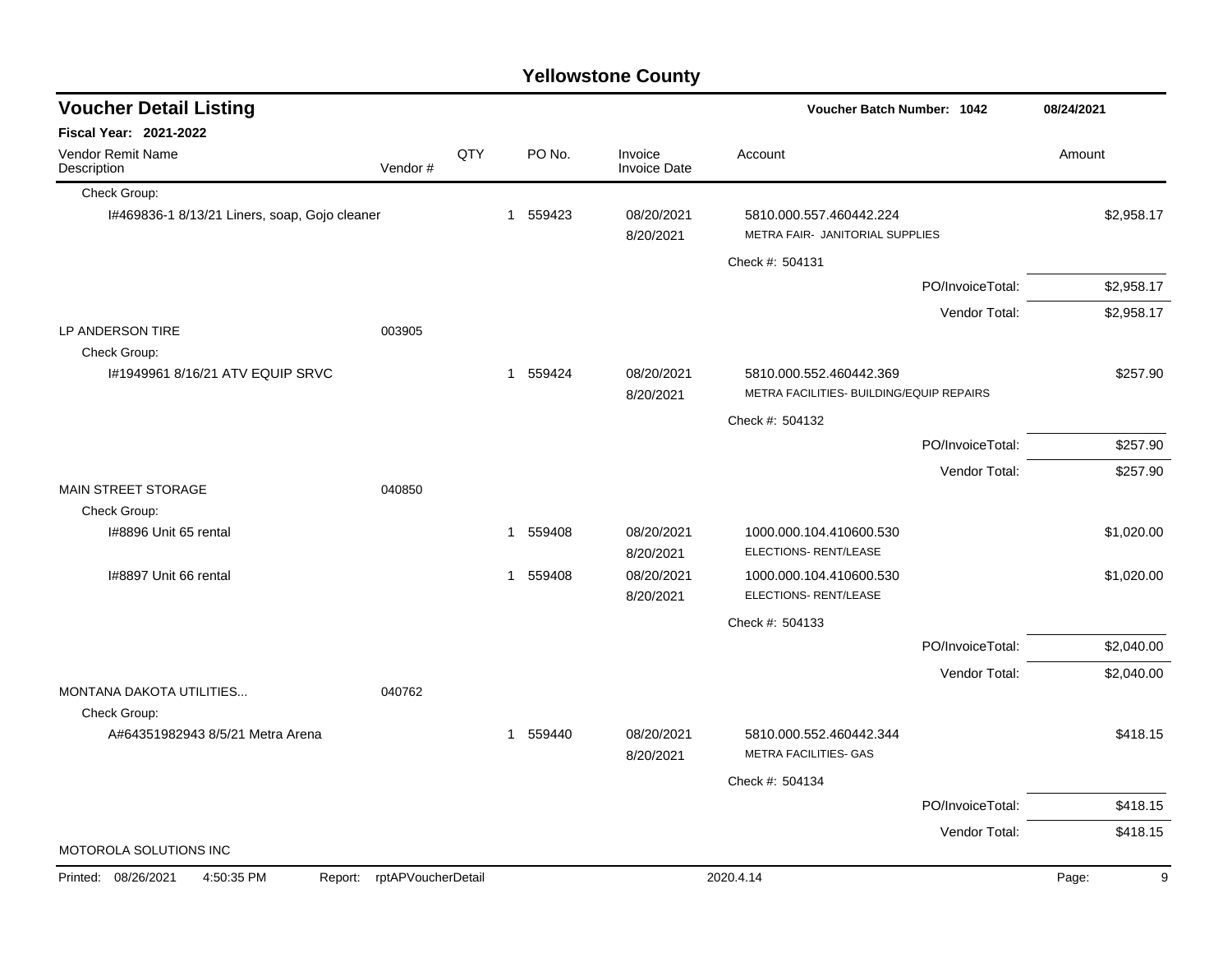| <b>Voucher Detail Listing</b>                                      |     |          |                                | Voucher Batch Number: 1042                                | 08/24/2021   |          |  |
|--------------------------------------------------------------------|-----|----------|--------------------------------|-----------------------------------------------------------|--------------|----------|--|
| <b>Fiscal Year: 2021-2022</b>                                      |     |          |                                |                                                           |              |          |  |
| <b>Vendor Remit Name</b><br>Vendor#<br>Description                 | QTY | PO No.   | Invoice<br><b>Invoice Date</b> | Account                                                   | Amount       |          |  |
| Check Group:                                                       |     |          |                                |                                                           |              |          |  |
| TN#1187058894 A#1000825135 1/2 PMT Comm Center<br>Radios           |     | 1 559377 | 08/19/2021                     | 4050.000.599.420110.940                                   | \$149,745.00 |          |  |
|                                                                    |     |          | 8/19/2021                      | SHERIFF- CAPITAL OUTLAY/ EQUIPMENT                        |              |          |  |
|                                                                    |     |          |                                | Check #: 504135                                           |              |          |  |
|                                                                    |     |          |                                | PO/InvoiceTotal:                                          | \$149,745.00 |          |  |
|                                                                    |     |          |                                | Vendor Total:                                             | \$149,745.00 |          |  |
| NORTHWEST PIPE<br>004720<br>Check Group:                           |     |          |                                |                                                           |              |          |  |
| I#7576474 8/11/21 Water Hookups Coupling/connectors                |     | 1 559426 | 08/20/2021<br>8/20/2021        | 5810.000.557.460442.220<br>METRA FAIR- OPERATING SUPPLIES |              | \$17.50  |  |
| I#7577287 8/12/21 Hog Waterers Caps                                |     | 1 559426 | 08/20/2021                     | 5810.000.557.460442.220                                   |              | \$87.30  |  |
|                                                                    |     |          | 8/20/2021                      | <b>METRA FAIR- OPERATING SUPPLIES</b>                     |              |          |  |
|                                                                    |     |          |                                | Check #: 504136                                           |              |          |  |
|                                                                    |     |          |                                | PO/InvoiceTotal:                                          |              | \$104.80 |  |
|                                                                    |     |          |                                | Vendor Total:                                             |              | \$104.80 |  |
| OSTLUND FIRE PROTECTION INC<br>Check Group:                        |     |          |                                |                                                           |              |          |  |
| I#IN3939 8/3/21 Annual Inspec Fire Protection System               |     | 1 559446 | 08/20/2021                     | 5810.000.552.460442.398                                   |              | \$388.00 |  |
|                                                                    |     |          | 8/20/2021                      | METRA FACILITIES- VARIABLE CONTRACT SERVICE               |              |          |  |
|                                                                    |     |          |                                | Check #: 504137                                           |              |          |  |
|                                                                    |     |          |                                | PO/InvoiceTotal:                                          |              | \$388.00 |  |
|                                                                    |     |          |                                | Vendor Total:                                             |              | \$388.00 |  |
| PEPSI COLA BOTTLING<br>004960                                      |     |          |                                |                                                           |              |          |  |
| Check Group:<br>I#130822 8/12/21 SODA/WATER/CO2                    |     | 1 559427 | 08/20/2021                     | 5810.000.557.460442.223                                   |              | \$876.00 |  |
|                                                                    |     |          | 8/20/2021                      | METRA FAIR- CONCESSIONS FOOD                              |              |          |  |
|                                                                    |     |          |                                | Check #: 504138                                           |              |          |  |
|                                                                    |     |          |                                | PO/InvoiceTotal:                                          |              | \$876.00 |  |
|                                                                    |     |          |                                | Vendor Total:                                             |              | \$876.00 |  |
| Printed: 08/26/2021<br>rptAPVoucherDetail<br>4:50:35 PM<br>Report: |     |          |                                | 2020.4.14                                                 | Page:        | 10       |  |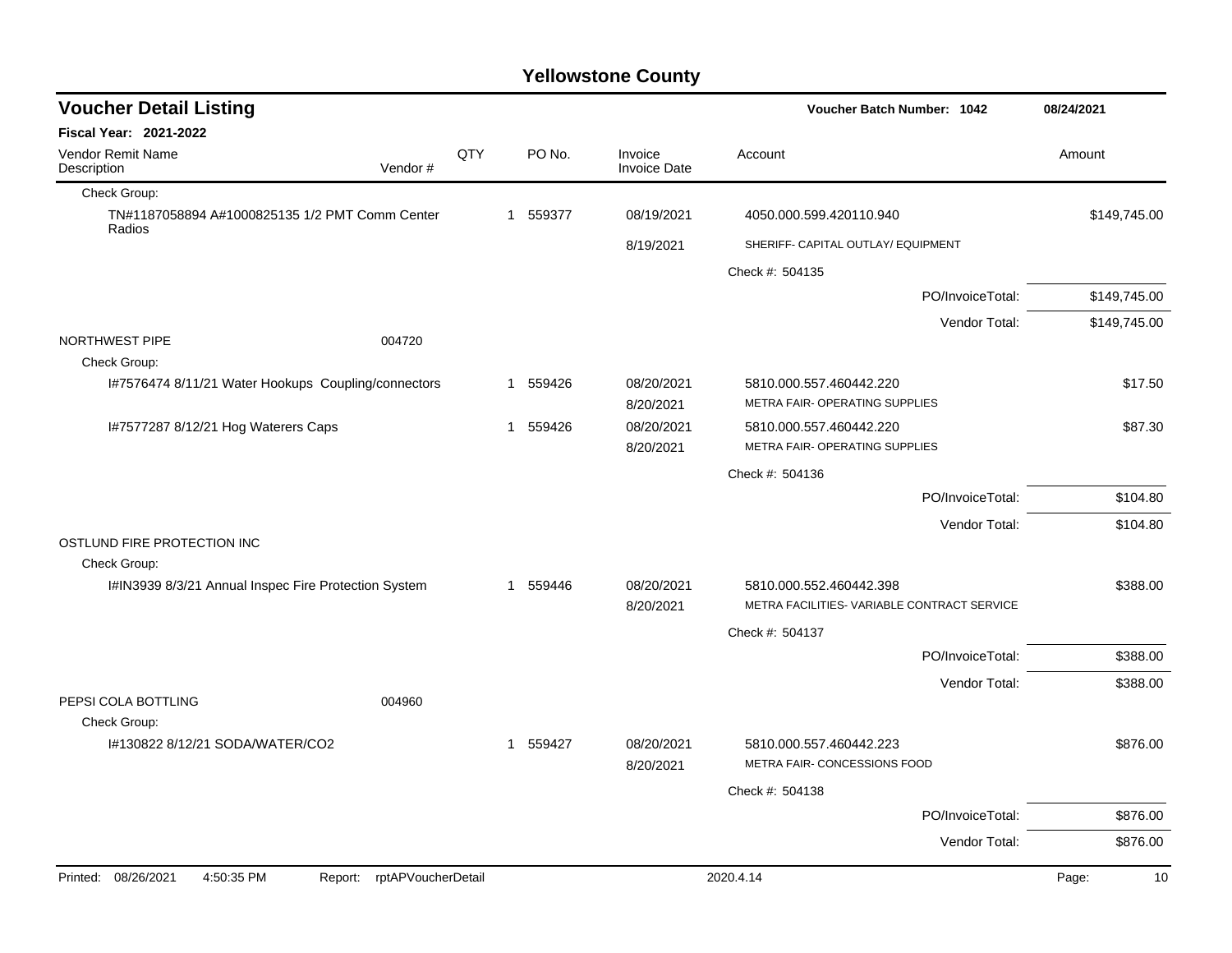| <b>Voucher Detail Listing</b>                |                    |     |          |        |                                | Voucher Batch Number: 1042                                          |                  | 08/24/2021  |
|----------------------------------------------|--------------------|-----|----------|--------|--------------------------------|---------------------------------------------------------------------|------------------|-------------|
| <b>Fiscal Year: 2021-2022</b>                |                    |     |          |        |                                |                                                                     |                  |             |
| Vendor Remit Name<br>Description             | Vendor#            | QTY |          | PO No. | Invoice<br><b>Invoice Date</b> | Account                                                             |                  | Amount      |
| PETERSON QUALITY OFFICE                      | 004980             |     |          |        |                                |                                                                     |                  |             |
| Check Group:                                 |                    |     |          |        |                                |                                                                     |                  |             |
| I#210803-I012 Konica 7/3-8/2/21              |                    |     | 1 559407 |        | 08/20/2021<br>8/20/2021        | 1000.000.104.410600.368<br>ELECTIONS- SOFTWARE/HARDWARE MAINT       |                  | \$26.00     |
|                                              |                    |     |          |        |                                | Check #: 504139                                                     |                  |             |
|                                              |                    |     |          |        |                                |                                                                     | PO/InvoiceTotal: | \$26.00     |
|                                              |                    |     |          |        |                                |                                                                     | Vendor Total:    | \$26.00     |
| POWERPLAN OIB<br>Check Group:                | 045339             |     |          |        |                                |                                                                     |                  |             |
| I#P8078612 8/10/21 Dura-Max Cutting Edge     |                    |     | 1 559416 |        | 08/20/2021<br>8/20/2021        | 5810.000.552.460442.369<br>METRA FACILITIES- BUILDING/EQUIP REPAIRS |                  | \$971.74    |
|                                              |                    |     |          |        |                                | Check #: 504140                                                     |                  |             |
|                                              |                    |     |          |        |                                |                                                                     | PO/InvoiceTotal: | \$971.74    |
|                                              |                    |     |          |        |                                |                                                                     | Vendor Total:    | \$971.74    |
| PUBLIC UTILITIES<br>Check Group:             | 005150             |     |          |        |                                |                                                                     |                  |             |
| A#109114 407 S 27th St 8/12/21               |                    |     | 1 559428 |        | 08/20/2021<br>8/20/2021        | 2399.000.235.420250.342<br>YSC-WATER/LANDFILL                       |                  | \$34.09     |
| A#109113 410 S 26th St 8/12/21               |                    |     | 1 559428 |        | 08/20/2021<br>8/20/2021        | 2399.000.235.420250.342<br>YSC-WATER/LANDFILL                       |                  | \$543.47    |
| A#109064 413 S 27th St 8/12/21               |                    |     | 1 559428 |        | 08/20/2021<br>8/20/2021        | 2399.000.235.420250.342<br>YSC-WATER/LANDFILL                       |                  | \$396.63    |
|                                              |                    |     |          |        |                                | Check #: 504141                                                     |                  |             |
|                                              |                    |     |          |        |                                |                                                                     | PO/InvoiceTotal: | \$974.19    |
|                                              |                    |     |          |        |                                |                                                                     | Vendor Total:    | \$974.19    |
| <b>RAINBOW GAS COMPANY</b><br>Check Group:   | 036995             |     |          |        |                                |                                                                     |                  |             |
| I#SLSINV00383 7/31/21                        |                    |     | 1 559439 |        | 08/20/2021<br>8/20/2021        | 5810.000.552.460442.344<br>METRA FACILITIES- GAS                    |                  | \$199.05    |
|                                              |                    |     |          |        |                                | Check #: 504142                                                     |                  |             |
| Printed: 08/26/2021<br>4:50:35 PM<br>Report: | rptAPVoucherDetail |     |          |        |                                | 2020.4.14                                                           |                  | Page:<br>11 |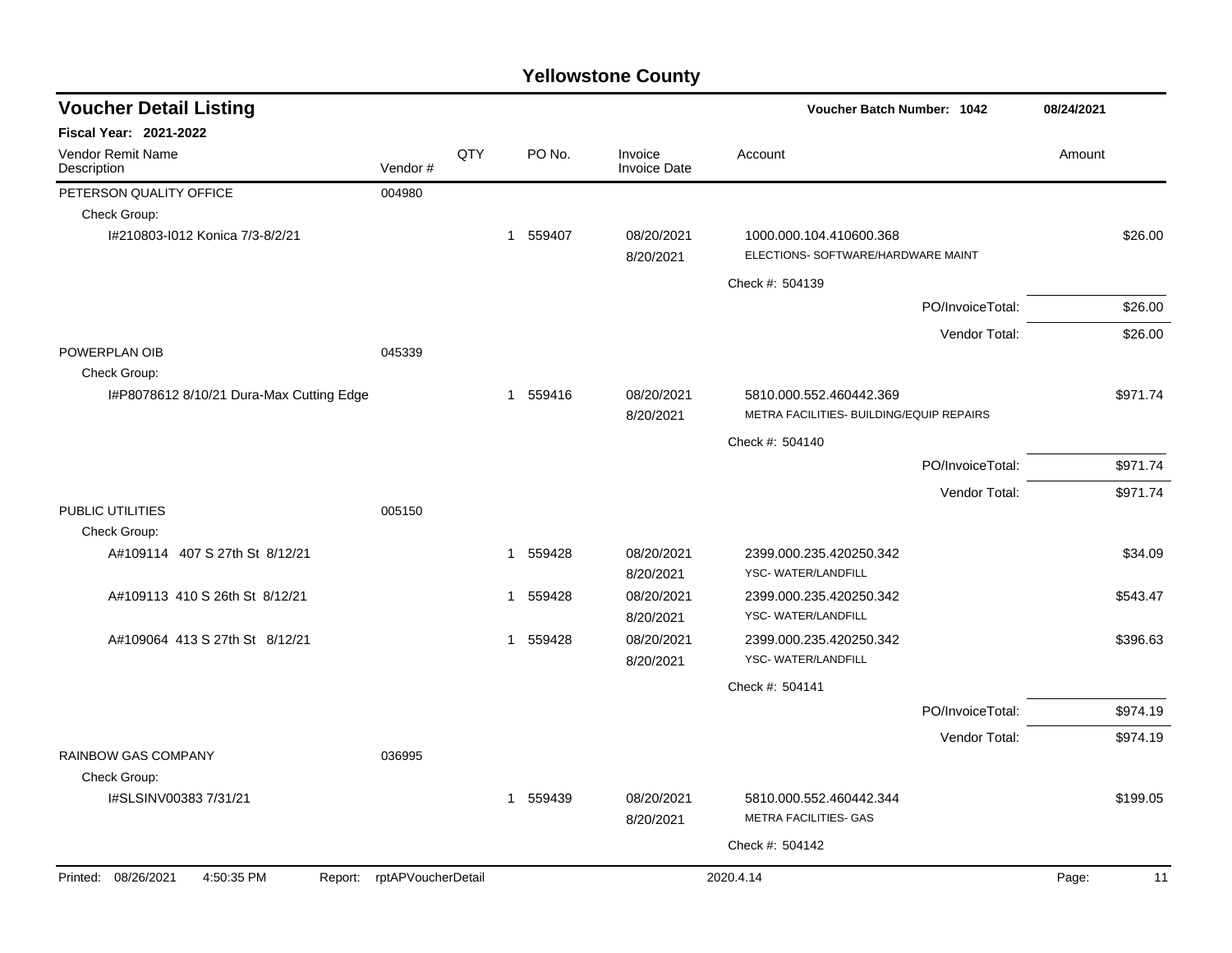| <b>Voucher Detail Listing</b>                         |         |     |                        |                         | <b>Voucher Batch Number: 1042</b>                       | 08/24/2021 |
|-------------------------------------------------------|---------|-----|------------------------|-------------------------|---------------------------------------------------------|------------|
| <b>Fiscal Year: 2021-2022</b>                         |         |     |                        |                         |                                                         |            |
| Vendor Remit Name<br>Description                      | Vendor# | QTY | PO No.                 | Invoice<br>Invoice Date | Account                                                 | Amount     |
|                                                       |         |     |                        |                         | PO/InvoiceTotal:                                        | \$199.05   |
|                                                       |         |     |                        |                         | Vendor Total:                                           | \$199.05   |
| <b>REDD'S PRINTS &amp; SIGNS INC</b>                  |         |     |                        |                         |                                                         |            |
| Check Group:                                          |         |     |                        |                         |                                                         |            |
| I#31614 "NO MOTORIZED" SIGN Cloverleaf Meadow<br>Park |         |     | 2 559452               | 08/20/2021              | 2210.000.405.460465.940                                 | \$60.00    |
|                                                       |         |     |                        | 8/20/2021               | LAUREL- CAPITAL OUTLAY EQUIPMENT                        |            |
| 1#31614 "NO MOTORIZED" SIGN Farnum Park               |         |     | 3 559452               | 08/20/2021              | 2210.000.405.460463.940                                 | \$90.00    |
|                                                       |         |     |                        | 8/20/2021               | LOCKWOOD- CAPITAL OUTLAY- EQUIPMENT                     |            |
|                                                       |         |     |                        |                         | Check #: 504143                                         |            |
|                                                       |         |     |                        |                         | PO/InvoiceTotal:                                        | \$150.00   |
|                                                       |         |     |                        |                         | Vendor Total:                                           | \$150.00   |
| RICH'S MODERN FLOORING                                | 035414  |     |                        |                         |                                                         |            |
| Check Group:                                          |         |     |                        |                         |                                                         |            |
| I#CG105986 8/3/21 EXHIBIT HALL CARPET                 |         |     | 1 559435               | 08/20/2021              | 5811.000.552.460442.940                                 | \$4,986.00 |
|                                                       |         |     |                        | 8/20/2021               | FACILITIES- CAPITAL OUTLAY/EQUIPMENT                    |            |
|                                                       |         |     |                        |                         | Check #: 504144                                         |            |
|                                                       |         |     |                        |                         | PO/InvoiceTotal:                                        | \$4,986.00 |
|                                                       |         |     |                        |                         | Vendor Total:                                           | \$4,986.00 |
| RIMROCK STAGEHAND INC                                 |         |     |                        |                         |                                                         |            |
| Check Group:                                          |         |     |                        |                         |                                                         |            |
| 1#202451 8/12/21 PRE FAIR PIPE & DRAPE                |         |     | 1 559449               | 08/20/2021              | 5810.000.557.460442.397                                 | \$1,081.60 |
|                                                       |         |     |                        | 8/20/2021               | METRA FAIR- FIXED CONTRACT SERVICES                     |            |
| 1#202452 8/12/21 GATE ACT SET UP                      |         |     | 559449<br>$\mathbf{1}$ | 08/20/2021              | 5810.000.557.460443.399                                 | \$938.60   |
|                                                       |         |     |                        | 8/20/2021               | METRA FAIR ENTERTAINMENT- OTHER CONTRACT<br><b>SVCS</b> |            |
| I#202453 8/12/21 DIA SCREEN IN                        |         |     | 559449<br>$\mathbf{1}$ | 08/20/2021              | 5810.000.557.460443.357                                 | \$713.70   |
|                                                       |         |     |                        | 8/20/2021               | METRA FAIR ENTERTAINMENT- OTHER PROF SVCS               |            |
| 1#202454 8/12/21 DIA EXP 4H PA MAIN SCREEN            |         |     | 559449<br>$\mathbf{1}$ | 08/20/2021              | 5810.000.557.460442.397                                 | \$333.45   |
|                                                       |         |     |                        | 8/20/2021               | METRA FAIR- FIXED CONTRACT SERVICES                     |            |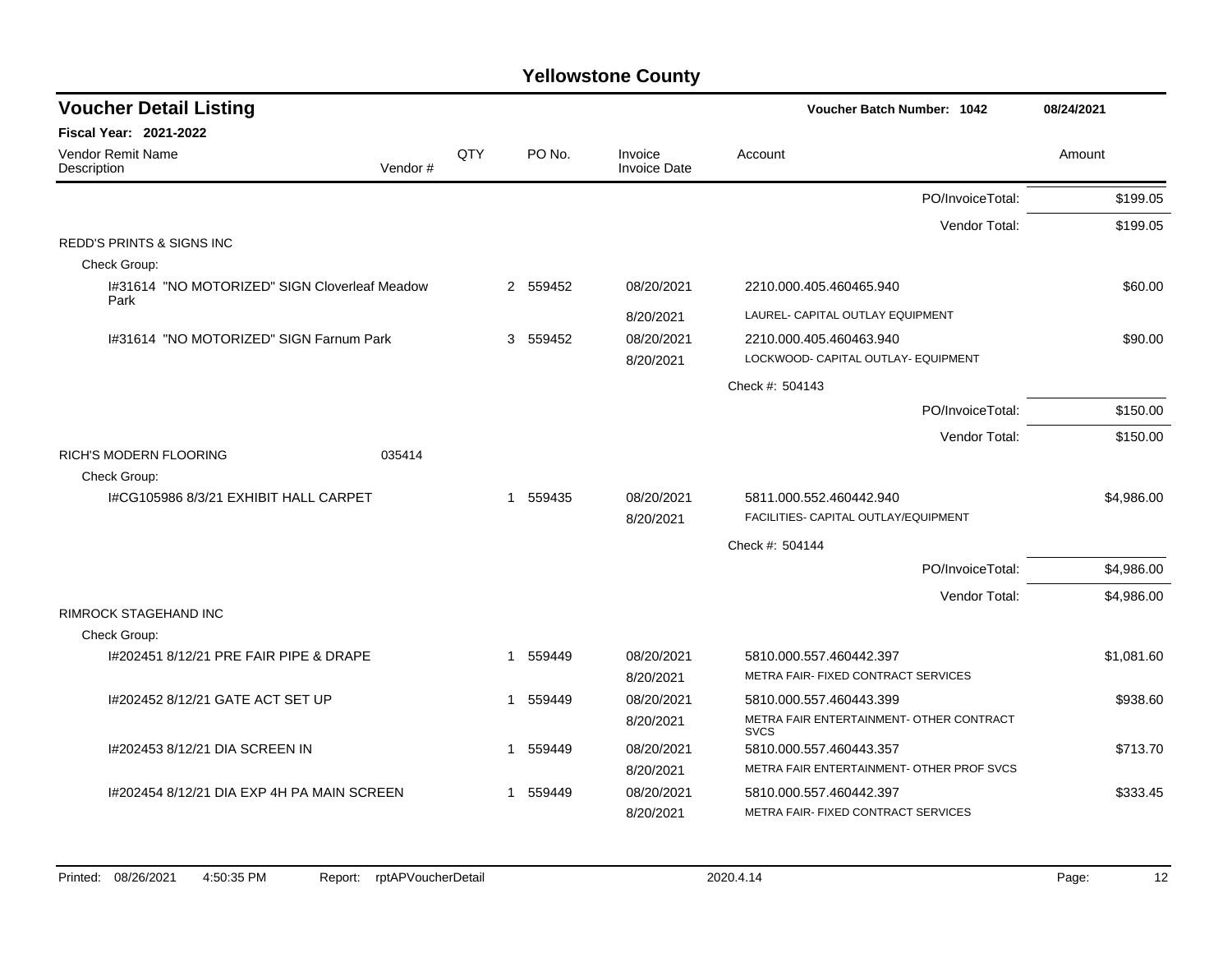| <b>Voucher Detail Listing</b>                      |     |             |          |                                | Voucher Batch Number: 1042                              | 08/24/2021  |
|----------------------------------------------------|-----|-------------|----------|--------------------------------|---------------------------------------------------------|-------------|
| <b>Fiscal Year: 2021-2022</b>                      |     |             |          |                                |                                                         |             |
| <b>Vendor Remit Name</b><br>Description<br>Vendor# | QTY |             | PO No.   | Invoice<br><b>Invoice Date</b> | Account                                                 | Amount      |
| 1#202455 8/12/21 DIA LAKE/PATIO STAGES             |     |             | 1 559449 | 08/20/2021                     | 5810.000.557.460443.399                                 | \$148.20    |
|                                                    |     |             |          | 8/20/2021                      | METRA FAIR ENTERTAINMENT- OTHER CONTRACT<br><b>SVCS</b> |             |
| I#202456 8/12/21 TMS LOAD IN                       |     |             | 1 559449 | 08/20/2021                     | 5810.000.557.460443.357                                 | \$2,622.10  |
|                                                    |     |             |          | 8/20/2021                      | METRA FAIR ENTERTAINMENT- OTHER PROF SVCS               |             |
| I#202457 8/12/21 KESHA                             |     | $\mathbf 1$ | 559449   | 08/20/2021                     | 5810.000.557.460443.357                                 | \$3,596.08  |
|                                                    |     |             |          | 8/20/2021                      | METRA FAIR ENTERTAINMENT- OTHER PROF SVCS               |             |
| I#202458 8/12/21 CODY JOHNSON                      |     | -1          | 559449   | 08/20/2021                     | 5810.000.557.460443.357                                 | \$2,616.90  |
|                                                    |     |             |          | 8/20/2021                      | METRA FAIR ENTERTAINMENT- OTHER PROF SVCS               |             |
| I#202459 8/12/21 ELI YOUNG BAND                    |     | 1           | 559449   | 08/20/2021                     | 5810.000.557.460443.357                                 | \$2,635.10  |
|                                                    |     |             |          | 8/20/2021                      | METRA FAIR ENTERTAINMENT- OTHER PROF SVCS               |             |
| I#202460 8/12/21 TMS LOAD OUT                      |     |             | 1 559449 | 08/20/2021                     | 5810.000.557.460443.357                                 | \$1,374.10  |
|                                                    |     |             |          | 8/20/2021                      | METRA FAIR ENTERTAINMENT- OTHER PROF SVCS               |             |
| 1#202461 8/12/21 CAMERA PER MKTG NIGHT SHOWS       |     | 1           | 559449   | 08/20/2021                     | 5810.000.557.460443.357                                 | \$328.90    |
|                                                    |     |             |          | 8/20/2021                      | METRA FAIR ENTERTAINMENT- OTHER PROF SVCS               |             |
| 1#202462 8/12/21 DIA SCREEN OUT                    |     | 1           | 559449   | 08/20/2021                     | 5810.000.557.460443.357                                 | \$510.90    |
|                                                    |     |             |          | 8/20/2021                      | METRA FAIR ENTERTAINMENT- OTHER PROF SVCS               |             |
|                                                    |     |             |          |                                | Check #: 504145                                         |             |
|                                                    |     |             |          |                                | PO/InvoiceTotal:                                        | \$16,899.63 |
|                                                    |     |             |          |                                | Vendor Total:                                           | \$16,899.63 |
| RUTHERFORD, BRET                                   |     |             |          |                                |                                                         |             |
| Check Group:                                       |     |             |          |                                |                                                         |             |
| Per Diem MACR, Missoula 8/9-13/21 BR               |     | -1          | 559410   | 08/20/2021                     | 1000.000.104.410600.370                                 | \$126.00    |
|                                                    |     |             |          | 8/20/2021                      | ELECTIONS- TRAVEL/MOVING                                |             |
| Mileage MACR, Missoula 8/9-13/21 BR                |     | 1           | 559410   | 08/20/2021                     | 1000.000.104.410600.370                                 | \$388.64    |
|                                                    |     |             |          | 8/20/2021                      | ELECTIONS- TRAVEL/MOVING                                |             |
|                                                    |     |             |          |                                | Check #: 504146                                         |             |
|                                                    |     |             |          |                                | PO/InvoiceTotal:                                        | \$514.64    |
|                                                    |     |             |          |                                | Vendor Total:                                           | \$514.64    |
| SHAMROCK FOODS COMPANY -003                        |     |             |          |                                |                                                         |             |
| Check Group:                                       |     |             |          |                                |                                                         |             |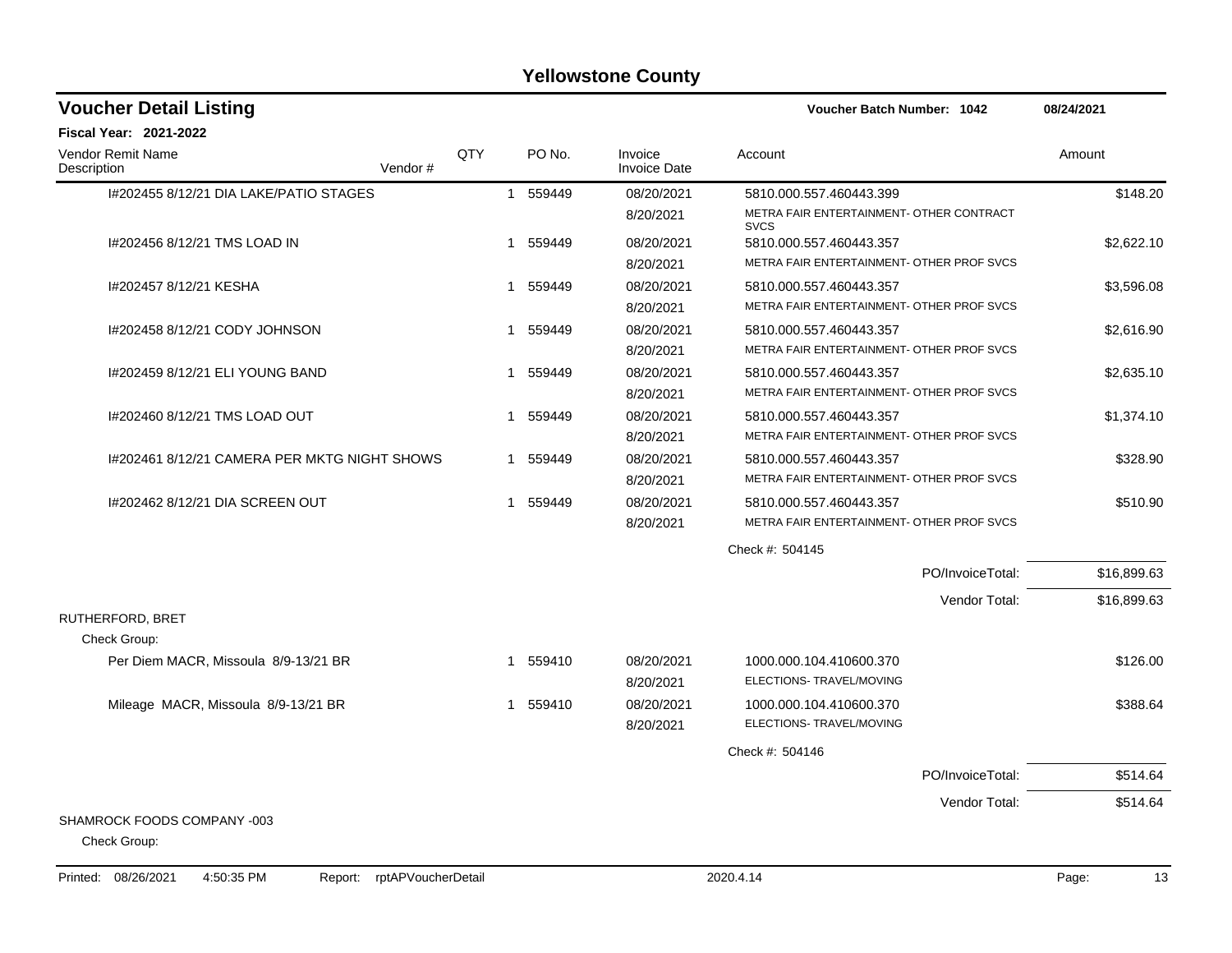| <b>Voucher Detail Listing</b>            |         |     |                        |                                | <b>Voucher Batch Number: 1042</b>                         | 08/24/2021 |
|------------------------------------------|---------|-----|------------------------|--------------------------------|-----------------------------------------------------------|------------|
| <b>Fiscal Year: 2021-2022</b>            |         |     |                        |                                |                                                           |            |
| <b>Vendor Remit Name</b><br>Description  | Vendor# | QTY | PO No.                 | Invoice<br><b>Invoice Date</b> | Account                                                   | Amount     |
| I#23426400 8/13/21 FOOD                  |         |     | 559443<br>$\mathbf{1}$ | 08/20/2021<br>8/20/2021        | 5810.000.553.460442.223<br>METRA CONCESSIONS- FOOD        | \$91.41    |
|                                          |         |     |                        |                                | Check #: 504147                                           |            |
|                                          |         |     |                        |                                | PO/InvoiceTotal:                                          | \$91.41    |
|                                          |         |     |                        |                                | Vendor Total:                                             | \$91.41    |
| SHIPTON'S BIG R INC                      |         |     |                        |                                |                                                           |            |
| Check Group:                             |         |     |                        |                                |                                                           |            |
| I#25388/2 8/9/21 FAIR BEE TRAPS          |         |     | 559458<br>1            | 08/20/2021                     | 5810.000.557.460442.220                                   | \$90.87    |
|                                          |         |     |                        | 8/20/2021                      | METRA FAIR- OPERATING SUPPLIES                            |            |
| 1#25396/2 8/11/21 FAIR BEE SPRAY         |         |     | 1 559458               | 08/20/2021<br>8/20/2021        | 5810.000.557.460442.220<br>METRA FAIR- OPERATING SUPPLIES | \$99.78    |
|                                          |         |     |                        |                                | Check #: 504148                                           |            |
|                                          |         |     |                        |                                | PO/InvoiceTotal:                                          | \$190.65   |
|                                          |         |     |                        |                                | Vendor Total:                                             |            |
| <b>SKYLINE SERVICES INC</b>              | 005693  |     |                        |                                |                                                           | \$190.65   |
| Check Group:                             |         |     |                        |                                |                                                           |            |
| 1#48664 8/5/21 EXPO & PAVILLION CLEANING |         |     | 559429<br>1            | 08/20/2021                     | 5810.000.557.460442.367                                   | \$980.00   |
|                                          |         |     |                        | 8/20/2021                      | METRA FAIR- JANITORIAL SERVICES                           |            |
|                                          |         |     |                        |                                | Check #: 504149                                           |            |
|                                          |         |     |                        |                                | PO/InvoiceTotal:                                          | \$980.00   |
|                                          |         |     |                        |                                | Vendor Total:                                             | \$980.00   |
| STARPLEX CORPORATION                     | 042999  |     |                        |                                |                                                           |            |
| Check Group:                             |         |     |                        |                                |                                                           |            |
| 1#51209 KESHA CLEANING 8/12-13/21        |         |     | 1 559442               | 08/20/2021                     | 5810.000.557.460443.367                                   | \$5,348.38 |
|                                          |         |     |                        | 8/20/2021                      | METRA FAIR ENTERTAINMENT- JANITORIAL                      |            |
| I#51210 CODY JOHNSON Cleaning 8/14/21    |         |     | 1 559442               | 08/20/2021                     | 5810.000.557.460443.367                                   | \$3,744.00 |
|                                          |         |     |                        | 8/20/2021                      | METRA FAIR ENTERTAINMENT- JANITORIAL                      |            |
| I#51211 ELI YOUNG CLEANING 8/15/21       |         |     | 1 559442               | 08/20/2021                     | 5810.000.557.460443.367                                   | \$2,558.25 |
|                                          |         |     |                        | 8/20/2021                      | METRA FAIR ENTERTAINMENT- JANITORIAL                      |            |
|                                          |         |     |                        |                                |                                                           |            |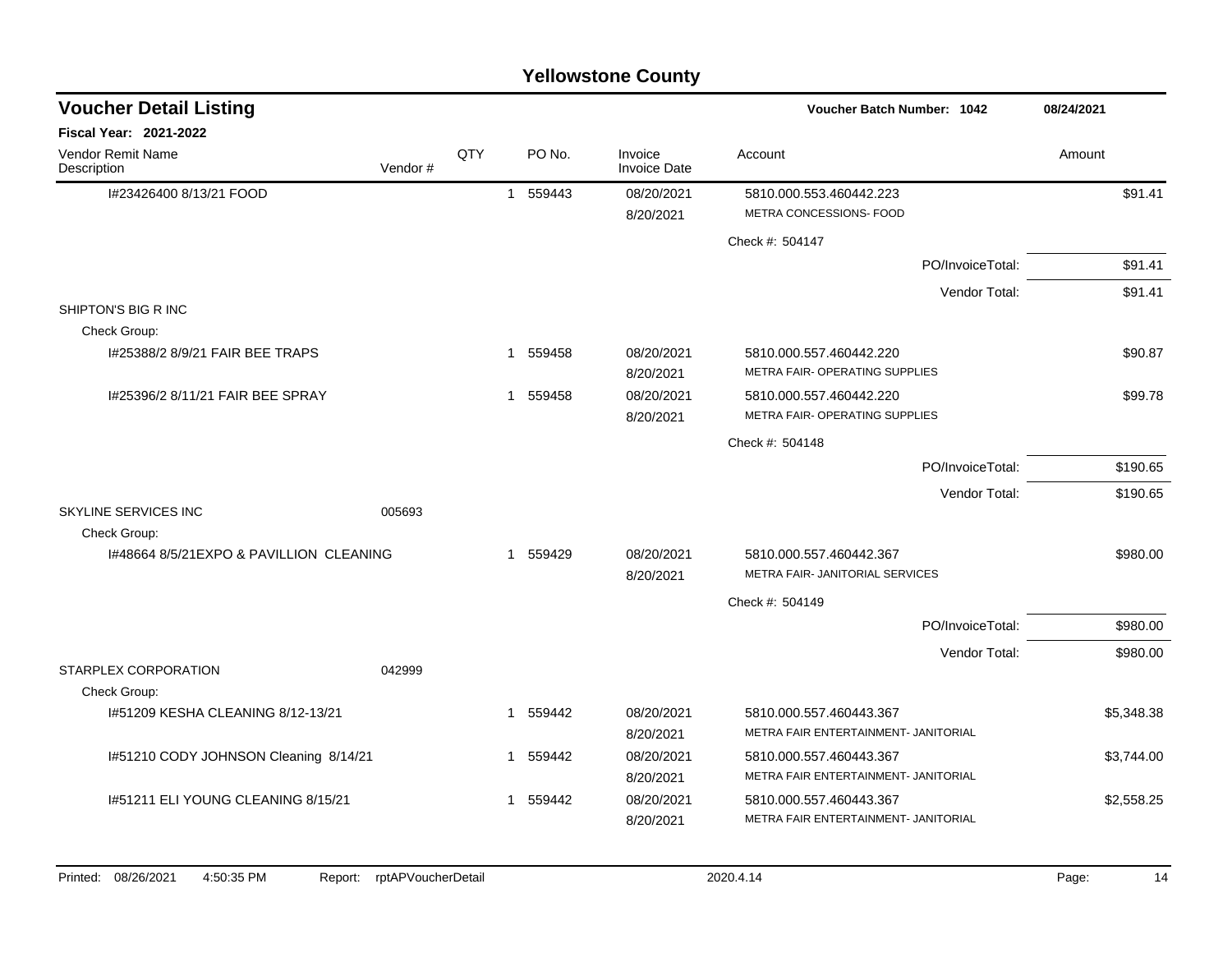| <b>Voucher Detail Listing</b>                                   |     |   |          |                                | <b>Voucher Batch Number: 1042</b>                       | 08/24/2021  |
|-----------------------------------------------------------------|-----|---|----------|--------------------------------|---------------------------------------------------------|-------------|
| <b>Fiscal Year: 2021-2022</b>                                   |     |   |          |                                |                                                         |             |
| Vendor Remit Name<br>Description<br>Vendor#                     | QTY |   | PO No.   | Invoice<br><b>Invoice Date</b> | Account                                                 | Amount      |
| 1#51212 BIG AIR BASH CLEANING 8/16/21                           |     |   | 1 559442 | 08/20/2021                     | 5810.000.557.460443.367                                 | \$2,046.88  |
|                                                                 |     |   |          | 8/20/2021                      | METRA FAIR ENTERTAINMENT- JANITORIAL                    |             |
| 1#607434 KESHA SECURITY 8/13/21                                 |     |   | 1 559442 | 08/20/2021                     | 5810.000.557.460443.397                                 | \$4,519.38  |
|                                                                 |     |   |          | 8/20/2021                      | METRA FAIR ENTERTAINMENT- FIXED CONTRACT<br><b>SVCS</b> |             |
| 1#607435 CODY JOHNSON SECURITY 8/14/21                          |     | 1 | 559442   | 08/20/2021                     | 5810.000.557.460443.397                                 | \$4,776.61  |
|                                                                 |     |   |          | 8/20/2021                      | METRA FAIR ENTERTAINMENT- FIXED CONTRACT<br><b>SVCS</b> |             |
| 1#407637 ELI YOUNG SECURITY 8/15/21                             |     |   | 1 559442 | 08/20/2021                     | 5810.000.557.460443.397                                 | \$4,152.68  |
|                                                                 |     |   |          | 8/20/2021                      | METRA FAIR ENTERTAINMENT- FIXED CONTRACT<br><b>SVCS</b> |             |
| 1#607438 BIG AIR BASH SECURITY 8/16/21                          |     |   | 1 559442 | 08/20/2021                     | 5810.000.557.460443.397                                 | \$2,111.19  |
|                                                                 |     |   |          | 8/20/2021                      | METRA FAIR ENTERTAINMENT- FIXED CONTRACT<br><b>SVCS</b> |             |
|                                                                 |     |   |          |                                | Check #: 504150                                         |             |
|                                                                 |     |   |          |                                | PO/InvoiceTotal:                                        | \$29.257.37 |
|                                                                 |     |   |          |                                | Vendor Total:                                           | \$29,257.37 |
| STERLING COMPUTERS CORPORATION<br>Check Group:                  |     |   |          |                                |                                                         |             |
| I# 0104012; DELL ME4102 Storage Array; MetraPark Data           |     |   | 1 559413 | 08/20/2021                     | 6060.000.608.500800.940                                 | \$11,445.71 |
| Rm (FY21 R-283940)                                              |     |   |          | 8/20/2021                      | TECHNOLOGY- CAPITAL OUTLY/EQUIPMENT                     |             |
|                                                                 |     |   |          |                                | Check #: 504151                                         |             |
|                                                                 |     |   |          |                                | PO/InvoiceTotal:                                        | \$11,445.71 |
|                                                                 |     |   |          |                                | Vendor Total:                                           | \$11,445.71 |
| SUMMIT FOOD SERVICE, LLC                                        |     |   |          |                                |                                                         |             |
| Check Group:                                                    |     |   |          |                                |                                                         |             |
| I#2000117953 INMATE BREAKFAST 7/23/21 3583                      |     |   | 1 559466 | 08/20/2021<br>8/20/2021        | 2300.000.136.420200.223<br><b>DETENTION- FOOD</b>       | \$5,313.59  |
| I#2000117953 INMATE LUNCH 7/23/21 3505                          |     | 1 | 559466   | 08/20/2021                     | 2300.000.136.420200.223                                 | \$5,197.92  |
|                                                                 |     |   |          | 8/20/2021                      | <b>DETENTION- FOOD</b>                                  |             |
| I#2000117953 INMATE DINNER 7/23/21 3747                         |     |   | 1 559466 | 08/20/2021                     | 2300.000.136.420200.223                                 | \$5,556.80  |
|                                                                 |     |   |          | 8/20/2021                      | DETENTION- FOOD                                         |             |
|                                                                 |     |   |          |                                | Check #: 504152                                         |             |
| Printed: 08/26/2021<br>4:50:35 PM<br>Report: rptAPVoucherDetail |     |   |          |                                | 2020.4.14                                               | 15<br>Page: |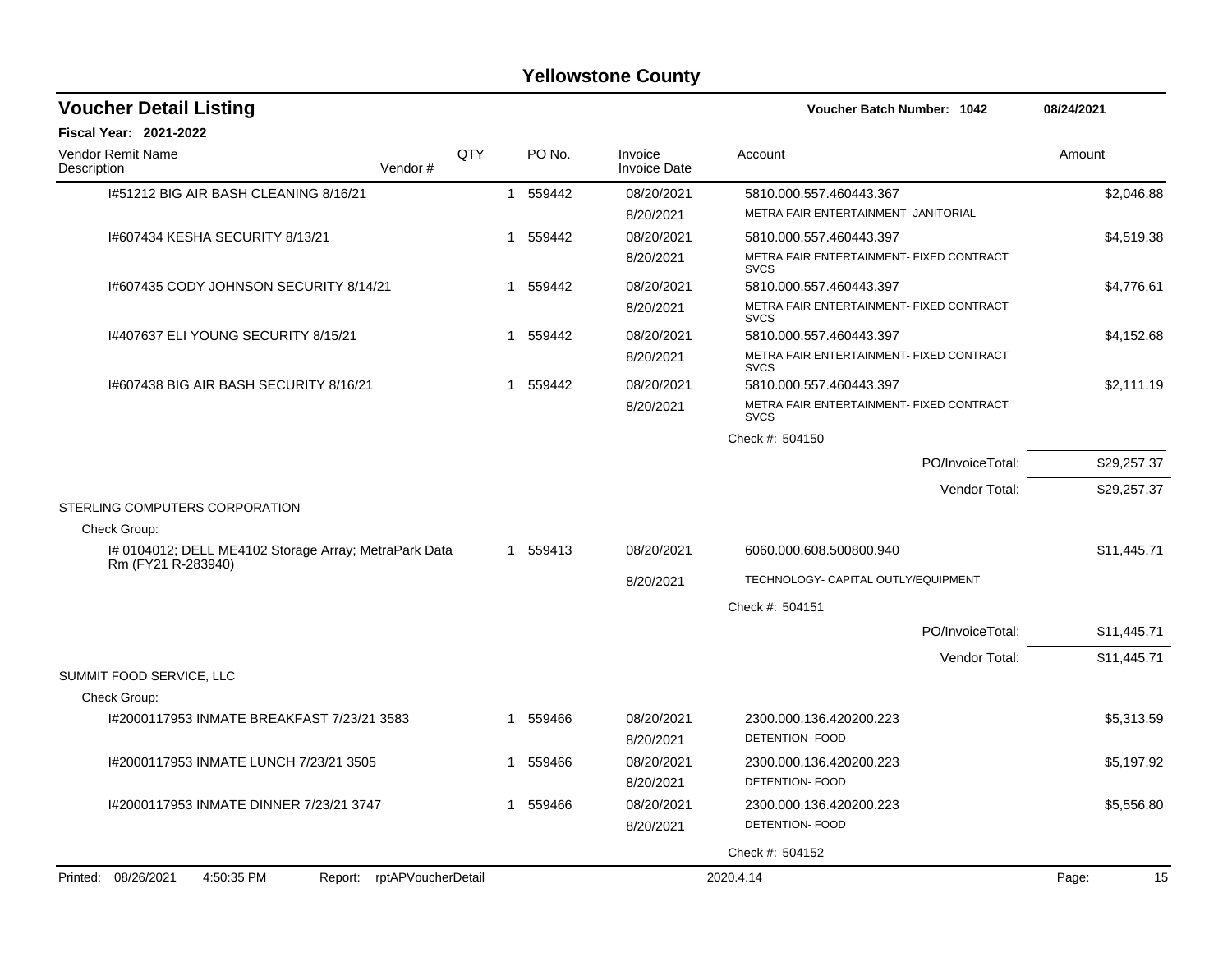| <b>Voucher Detail Listing</b>                  |                               |                |          |                                | <b>Voucher Batch Number: 1042</b>                                  | 08/24/2021  |
|------------------------------------------------|-------------------------------|----------------|----------|--------------------------------|--------------------------------------------------------------------|-------------|
| <b>Fiscal Year: 2021-2022</b>                  |                               |                |          |                                |                                                                    |             |
| <b>Vendor Remit Name</b><br>Description        | Vendor#                       | QTY            | PO No.   | Invoice<br><b>Invoice Date</b> | Account                                                            | Amount      |
|                                                |                               |                |          |                                | PO/InvoiceTotal:                                                   | \$16,068.31 |
|                                                |                               |                |          |                                | Vendor Total:                                                      | \$16,068.31 |
| SYSCO FOOD SERVICES OF MT<br>Check Group:      | 002390                        |                |          |                                |                                                                    |             |
| I#343376639 8/11/21 FAIR NIGHT SHOW FOOD       |                               |                | 1 559421 | 08/20/2021<br>8/20/2021        | 5810.000.557.460443.228<br>METRA FAIR ENTERTAINMENT- FOOD CATERING | \$200.00    |
| 1#343376639 8/11/21 FAIR BOARD LUNCHES         |                               |                | 1 559421 | 08/20/2021<br>8/20/2021        | 5810.000.557.460442.256<br>METRA FAIR- INTERNAL FOOD USE           | \$539.86    |
| 1#343376944 8/12/21 FAIR FOOD                  |                               |                | 1 559421 | 08/20/2021<br>8/20/2021        | 5810.000.557.460442.223<br>METRA FAIR- CONCESSIONS FOOD            | \$95.93     |
| 1#343377240 8/12/21 KITCHEN DEGREASER          |                               |                | 1 559421 | 08/20/2021<br>8/20/2021        | 5810.000.553.460442.220<br>METRA CONCESSIONS- OPERATING SUPPLIES   | \$92.48     |
| I#343380194 8/13/21 FOOD                       |                               | 1              | 559421   | 08/20/2021<br>8/20/2021        | 5810.000.553.460442.223<br>METRA CONCESSIONS- FOOD                 | \$199.11    |
| 1#343384152 8/16/21 FAIR FOOD                  |                               | $\overline{1}$ | 559421   | 08/20/2021<br>8/20/2021        | 5810.000.557.460442.223<br>METRA FAIR- CONCESSIONS FOOD            | \$3,144.03  |
|                                                |                               |                |          |                                | Check #: 504153                                                    |             |
|                                                |                               |                |          |                                | PO/InvoiceTotal:                                                   | \$4,271.41  |
|                                                |                               |                |          |                                | Vendor Total:                                                      | \$4,271.41  |
| TENTS FOR EVENTS & MORE LLC                    |                               |                |          |                                |                                                                    |             |
| Check Group:                                   |                               |                |          |                                |                                                                    |             |
| 1#64 8/10-22/21 FAIR TENTS                     |                               |                | 1 559469 | 08/20/2021<br>8/20/2021        | 5810.000.557.460442.533<br>METRA FAIR- EQUIPMENT RENTAL            | \$7,052.33  |
|                                                |                               |                |          |                                | Check #: 504154                                                    |             |
|                                                |                               |                |          |                                | PO/InvoiceTotal:                                                   | \$7,052.33  |
|                                                |                               |                |          |                                | Vendor Total:                                                      | \$7,052.33  |
| THEATRICAL MEDIA SERVICES INC<br>Check Group:  | 020993                        |                |          |                                |                                                                    |             |
| 1#51990 8/17/21 Wireless Microphone & Backline |                               |                | 1 559441 | 08/20/2021                     | 5810.000.557.460443.357                                            | \$5,950.50  |
|                                                |                               |                |          | 8/20/2021                      | METRA FAIR ENTERTAINMENT- OTHER PROF SVCS                          |             |
| 4:50:35 PM<br>Printed: 08/26/2021              | rptAPVoucherDetail<br>Report: |                |          |                                | 2020.4.14                                                          | Page:<br>16 |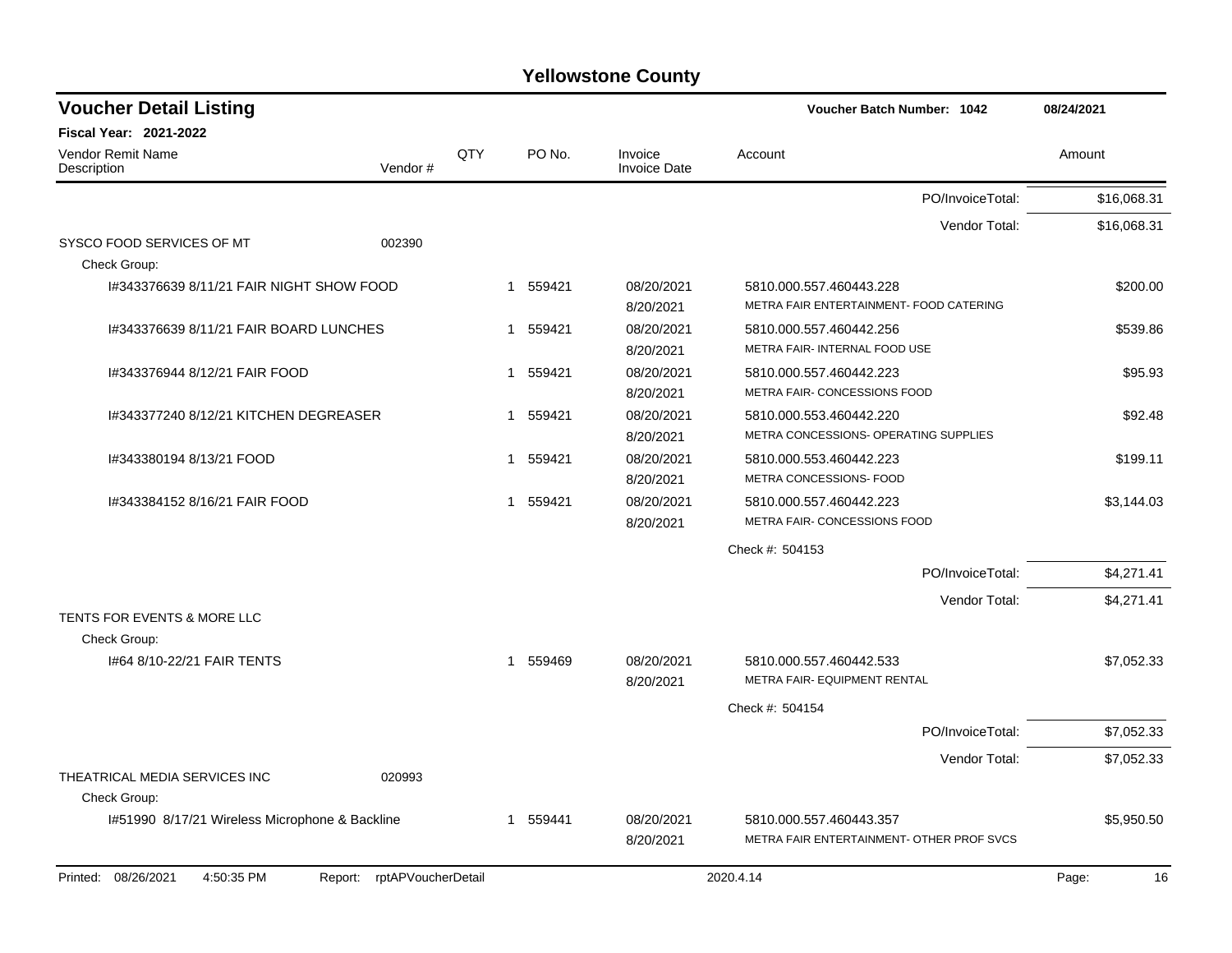| <b>Voucher Detail Listing</b>                |                    |     |          |                                | <b>Voucher Batch Number: 1042</b>                                  |                  | 08/24/2021  |
|----------------------------------------------|--------------------|-----|----------|--------------------------------|--------------------------------------------------------------------|------------------|-------------|
| Fiscal Year: 2021-2022                       |                    |     |          |                                |                                                                    |                  |             |
| Vendor Remit Name<br>Description             | Vendor#            | QTY | PO No.   | Invoice<br><b>Invoice Date</b> | Account                                                            |                  | Amount      |
|                                              |                    |     |          |                                | Check #: 504155                                                    |                  |             |
|                                              |                    |     |          |                                |                                                                    | PO/InvoiceTotal: | \$5,950.50  |
|                                              |                    |     |          |                                |                                                                    | Vendor Total:    | \$5,950.50  |
| THOMAS PRINTING CO, INC                      |                    |     |          |                                |                                                                    |                  |             |
| Check Group:                                 |                    |     |          |                                |                                                                    |                  |             |
| 1#31751 8/5/21 4H LIVESTOCK CARDS            |                    |     | 1 559460 | 08/20/2021<br>8/20/2021        | 5810.000.557.460442.220<br>METRA FAIR- OPERATING SUPPLIES          |                  | \$369.00    |
|                                              |                    |     |          |                                | Check #: 504156                                                    |                  |             |
|                                              |                    |     |          |                                |                                                                    | PO/InvoiceTotal: | \$369.00    |
|                                              |                    |     |          |                                |                                                                    | Vendor Total:    | \$369.00    |
| TINY FOREST GREENS                           |                    |     |          |                                |                                                                    |                  |             |
| Check Group:                                 |                    |     |          |                                |                                                                    |                  |             |
| 1#64 8/10/21 CATERING MICRO GREENS           |                    |     | 1 559465 | 08/20/2021<br>8/20/2021        | 5810.000.557.460443.228<br>METRA FAIR ENTERTAINMENT- FOOD CATERING |                  | \$64.00     |
|                                              |                    |     |          |                                | Check #: 504157                                                    |                  |             |
|                                              |                    |     |          |                                |                                                                    | PO/InvoiceTotal: | \$64.00     |
|                                              |                    |     |          |                                |                                                                    | Vendor Total:    | \$64.00     |
| <b>TRANSITIONAL MARKETING</b>                |                    |     |          |                                |                                                                    |                  |             |
| Check Group:                                 |                    |     |          |                                |                                                                    |                  |             |
| I#6838 8/3/21 GROUNDS SIGNAGE                |                    |     | 1 559455 | 08/20/2021<br>8/20/2021        | 5811.000.552.460442.220<br>FACILITIES- OPERATING SUPPLIES          |                  | \$6,276.50  |
|                                              |                    |     |          |                                | Check #: 504158                                                    |                  |             |
|                                              |                    |     |          |                                |                                                                    | PO/InvoiceTotal: | \$6,276.50  |
|                                              |                    |     |          |                                |                                                                    | Vendor Total:    | \$6,276.50  |
| <b>ULTRA GRAPHICS LLC</b>                    |                    |     |          |                                |                                                                    |                  |             |
| Check Group:                                 |                    |     |          |                                |                                                                    |                  |             |
| I#259767 8/11/21 GAINAN'S Flower Signs       |                    |     | 1 559459 | 08/20/2021<br>8/20/2021        | 5810.000.557.460442.320<br><b>METRA FAIR- PRINTING</b>             |                  | \$129.60    |
|                                              |                    |     |          |                                | Check #: 504159                                                    |                  |             |
|                                              |                    |     |          |                                |                                                                    |                  |             |
| Printed: 08/26/2021<br>4:50:35 PM<br>Report: | rptAPVoucherDetail |     |          |                                | 2020.4.14                                                          |                  | Page:<br>17 |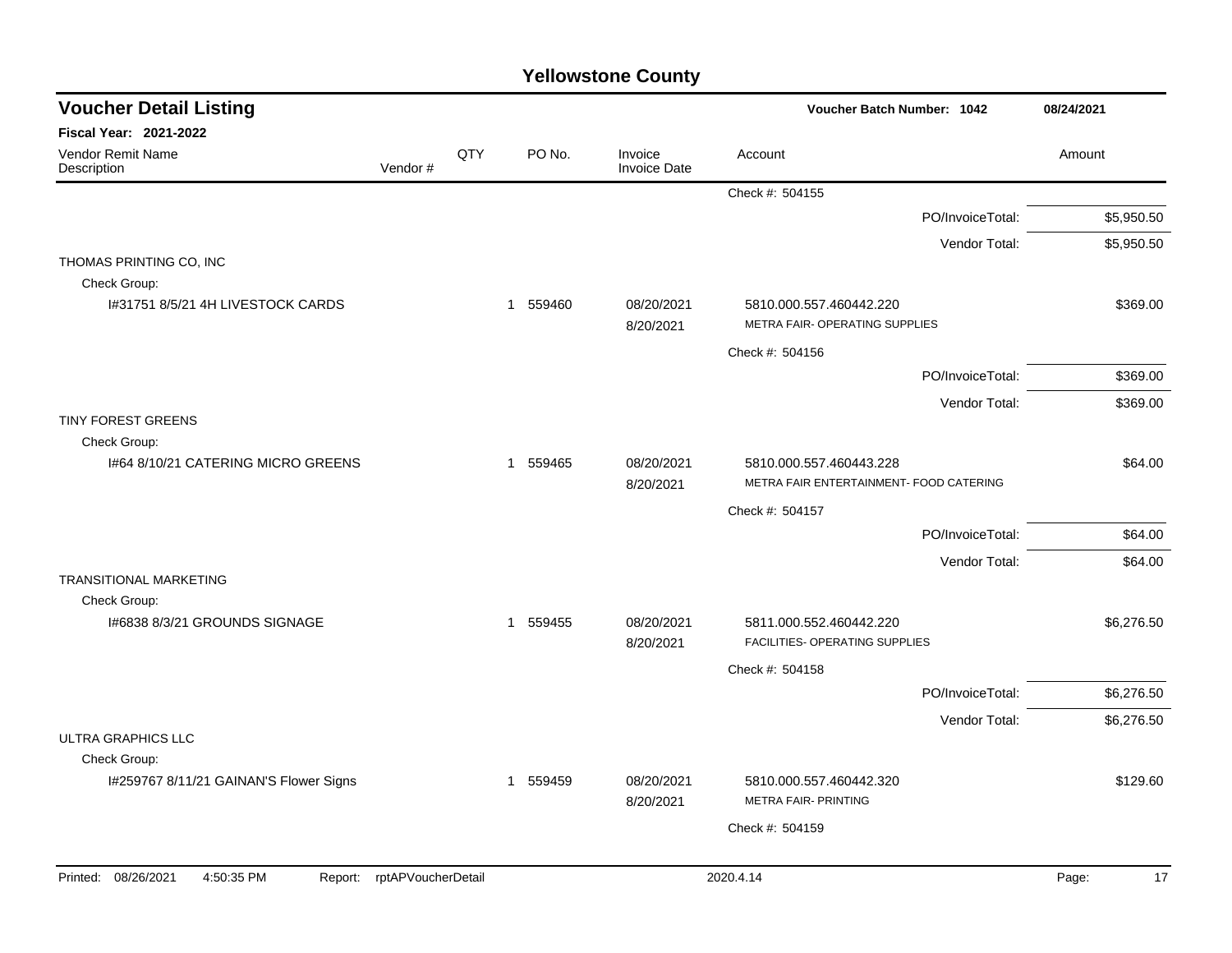| <b>Voucher Detail Listing</b>                |                    |     |          |                                | Voucher Batch Number: 1042                                       | 08/24/2021  |
|----------------------------------------------|--------------------|-----|----------|--------------------------------|------------------------------------------------------------------|-------------|
| Fiscal Year: 2021-2022                       |                    |     |          |                                |                                                                  |             |
| Vendor Remit Name<br>Description             | Vendor#            | QTY | PO No.   | Invoice<br><b>Invoice Date</b> | Account                                                          | Amount      |
|                                              |                    |     |          |                                | PO/InvoiceTotal:                                                 | \$129.60    |
|                                              |                    |     |          |                                | Vendor Total:                                                    | \$129.60    |
| UNIVERSAL AWARDS<br>Check Group:             | 006170             |     |          |                                |                                                                  |             |
| I#261303 8/10/21 BEST VENDOR PLAQUES         |                    |     | 1 559430 | 08/20/2021<br>8/20/2021        | 5810.000.557.460442.220<br><b>METRA FAIR- OPERATING SUPPLIES</b> | \$42.00     |
| I#261363 8/10/21 NAME TAG - JF               |                    | 1   | 559430   | 08/20/2021<br>8/20/2021        | 5810.000.551.460442.220<br>METRA ADMIN- OPERATING SUPPLIES       | \$10.50     |
| I#261745 8/10/21 NAME TAG - EJ               |                    | 1   | 559430   | 08/20/2021<br>8/20/2021        | 5810.000.556.460442.220<br>METRA ADMISSIONS- OPERATING SUPPLIES  | \$10.50     |
|                                              |                    |     |          |                                | Check #: 504160                                                  |             |
|                                              |                    |     |          |                                | PO/InvoiceTotal:                                                 | \$63.00     |
|                                              |                    |     |          |                                | Vendor Total:                                                    | \$63.00     |
| V.I.P. SERVICES                              | 033264             |     |          |                                |                                                                  |             |
| Check Group:                                 |                    |     |          |                                |                                                                  |             |
| 1#95553 8/21/21 MT FAIR 2021 Janitorial Svc  |                    |     | 1 559434 | 08/20/2021<br>8/20/2021        | 5810.000.557.460442.367<br>METRA FAIR- JANITORIAL SERVICES       | \$41.621.00 |
|                                              |                    |     |          |                                | Check #: 504161                                                  |             |
|                                              |                    |     |          |                                | PO/InvoiceTotal:                                                 | \$41,621.00 |
|                                              |                    |     |          |                                | Vendor Total:                                                    | \$41,621.00 |
| WW GRAINGER<br>Check Group:                  |                    |     |          |                                |                                                                  |             |
| I#9019053801 8/11/21 DUCT TAPE               |                    | 49  | 559444   | 08/20/2021<br>8/20/2021        | 5810.000.557.460442.220<br>METRA FAIR- OPERATING SUPPLIES        | \$353.29    |
| 1#9018569716 8/11/21 DUCT TAPE               |                    | 2   | 559444   | 08/20/2021<br>8/20/2021        | 5810.000.557.460442.220<br>METRA FAIR- OPERATING SUPPLIES        | \$19.70     |
| I#9013280038 8/5/21 LIGHT BULB               |                    |     | 1 559444 | 08/20/2021<br>8/20/2021        | 5810.000.557.460442.220<br>METRA FAIR- OPERATING SUPPLIES        | \$3.18      |
|                                              |                    |     |          |                                | Check #: 504162                                                  |             |
|                                              |                    |     |          |                                | PO/InvoiceTotal:                                                 | \$376.17    |
| Printed: 08/26/2021<br>4:50:35 PM<br>Report: | rptAPVoucherDetail |     |          |                                | 2020.4.14                                                        | Page:<br>18 |